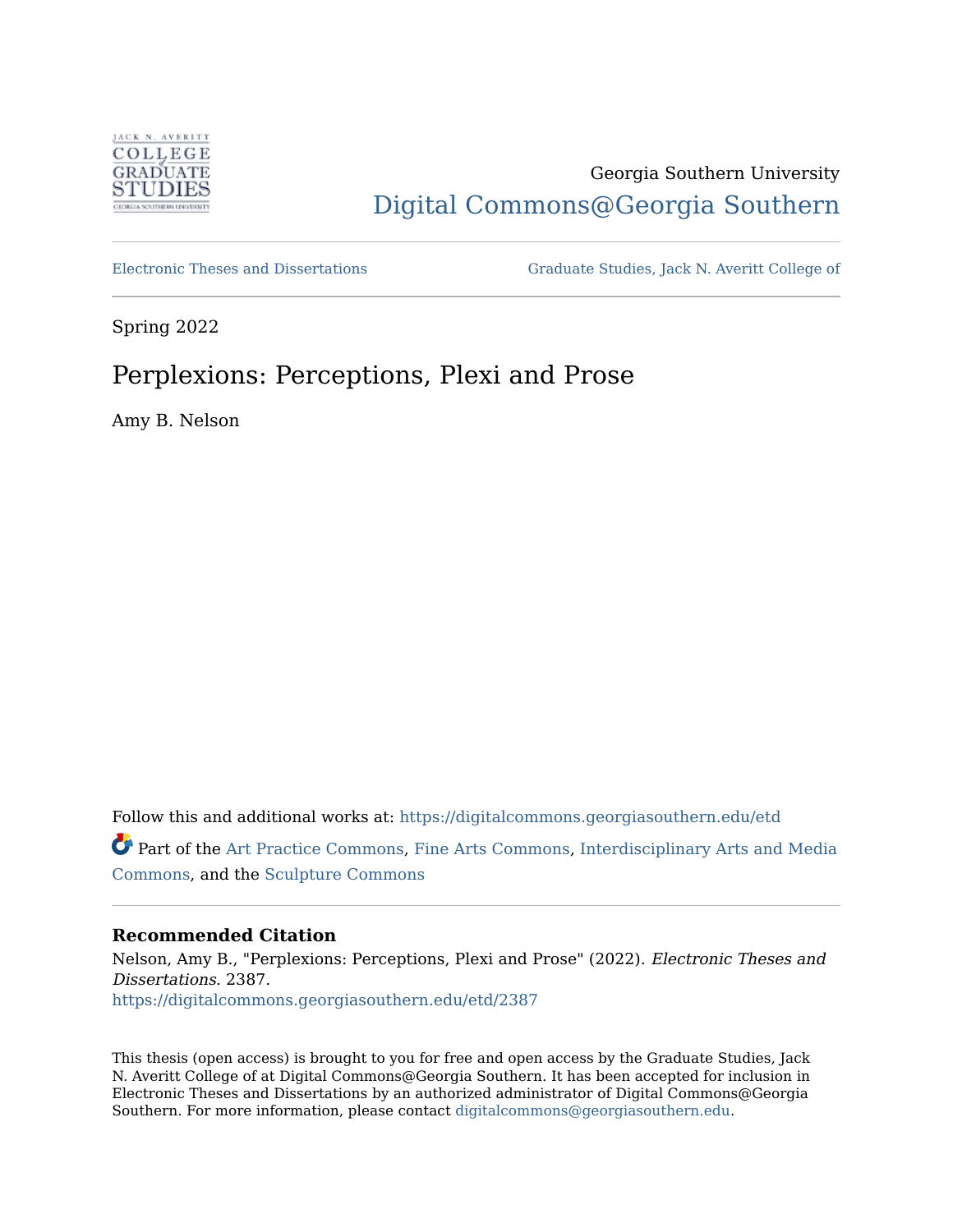#### PERPLEXIONS: PERCEPTIONS, PLEXI AND PROSE

by

#### AMY NELSON

(Under the Direction of Jeff P. Garland)

### ABSTRACT

An understanding of our world is unique to each individual and their experiences. While experiences are often shared, we all process them according to our own schema. Through exploration into the multiple facets of plexiglass, my work examines trauma, loss and its lasting effect on a person's memory of the past, present and perception of the future. These experiences can cause an abrupt shift in personal schema and reshape one's perception of the world. Through the combination of visual and linguistic stimuli, my trauma-informed work can be a catalyst for my viewers to discuss what they are experiencing and why. This can encourage self-reflection, leading to a better understanding of one another and our varying perspectives.

INDEX WORDS: Plexiglass, Acrylic sheet, Plastic, Monofilament, Plastic, Materiality, Transparency, Installation, Sculpture, Grief, Grieving, Perceptions, Perspective, Schema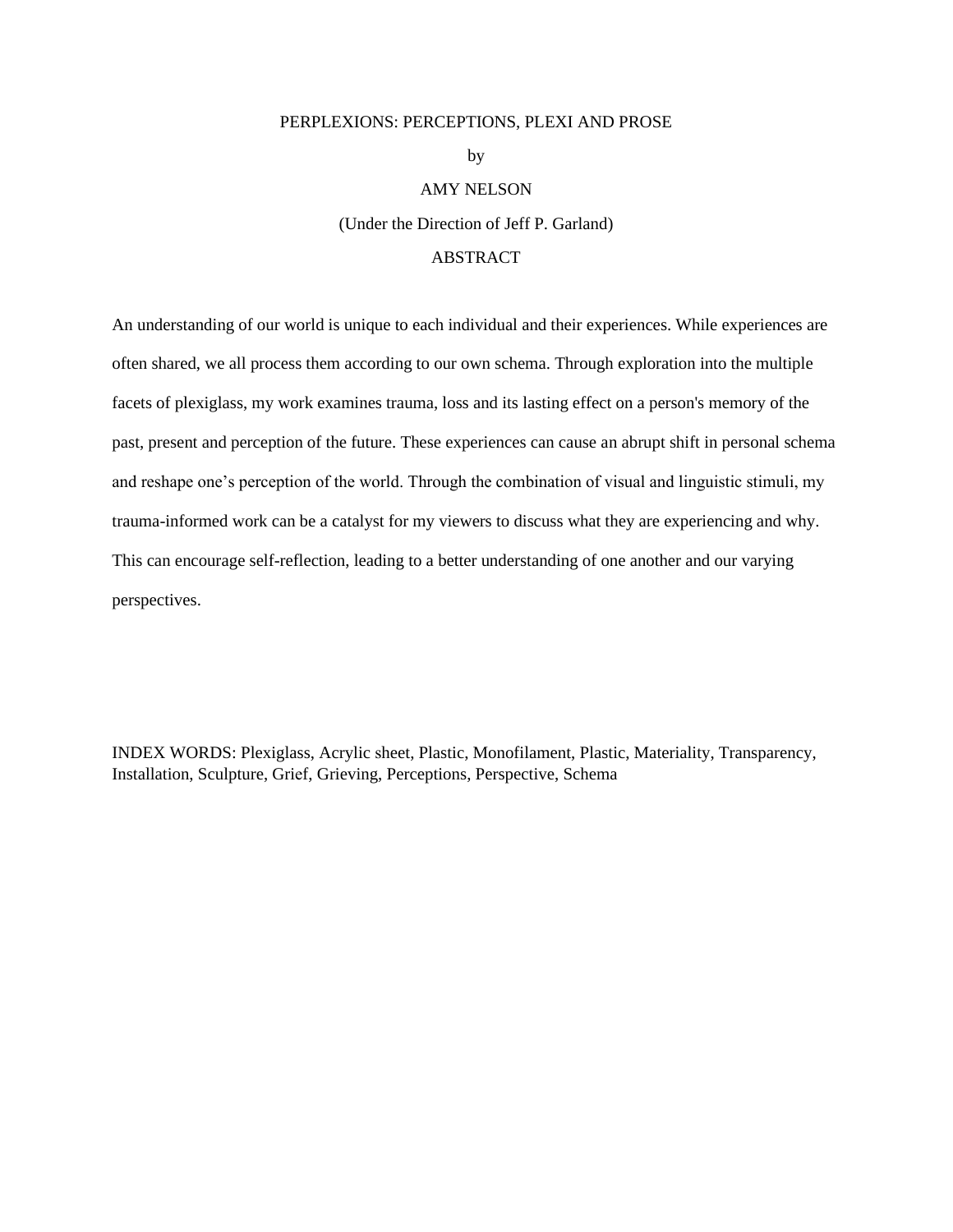### PERPLEXIONS: PERCEPTIONS, PLEXI AND PROSE

by

### AMY NELSON

B.A., Illinois College, 2012 M.F.A., Georgia Southern University, 2022

A Thesis Submitted to the Graduate Faculty of Georgia Southern University in Partial Fulfillment of the Requirements for the Degree MASTER OF FINE ARTS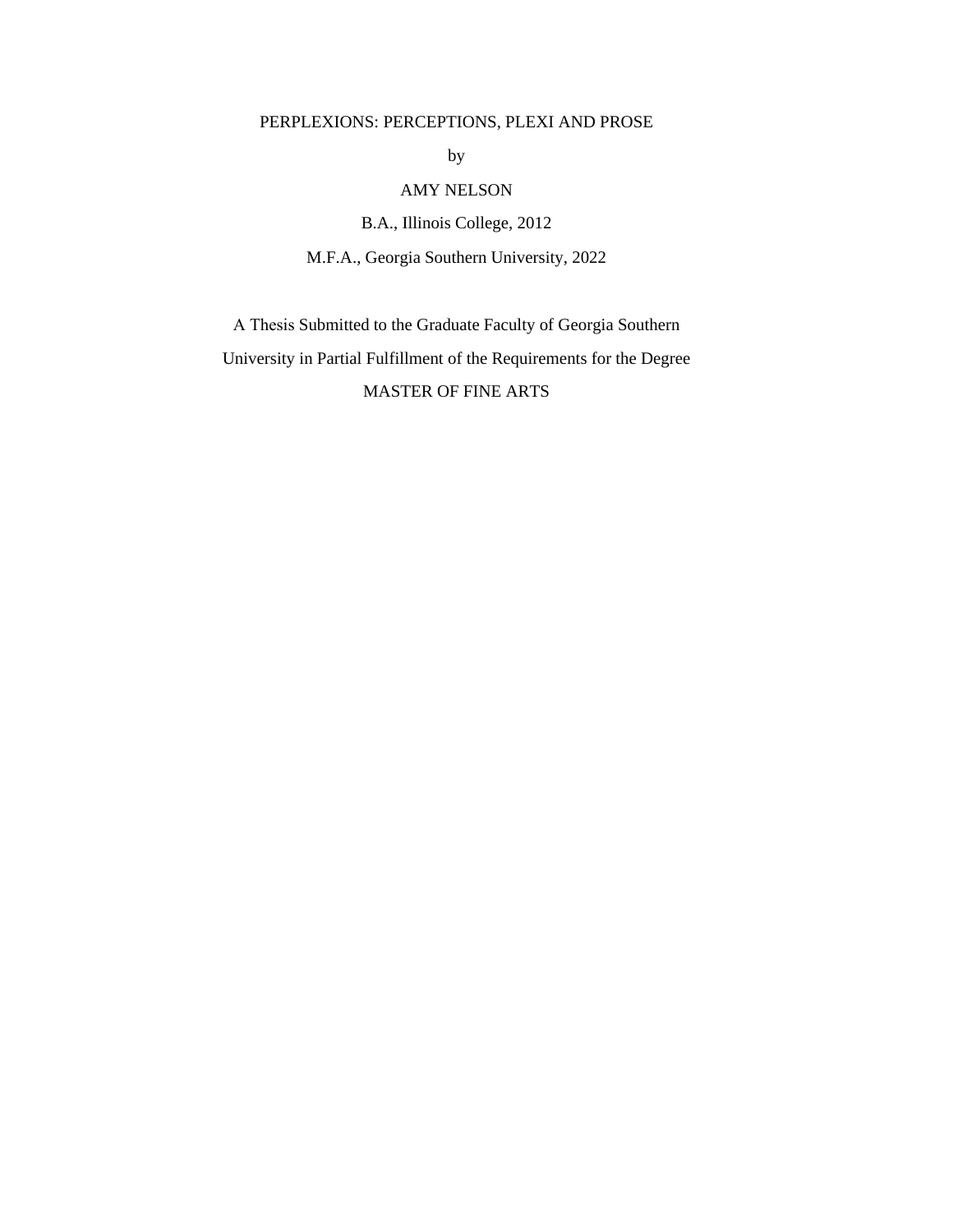© 2022

# AMY NELSON

All Rights Reserved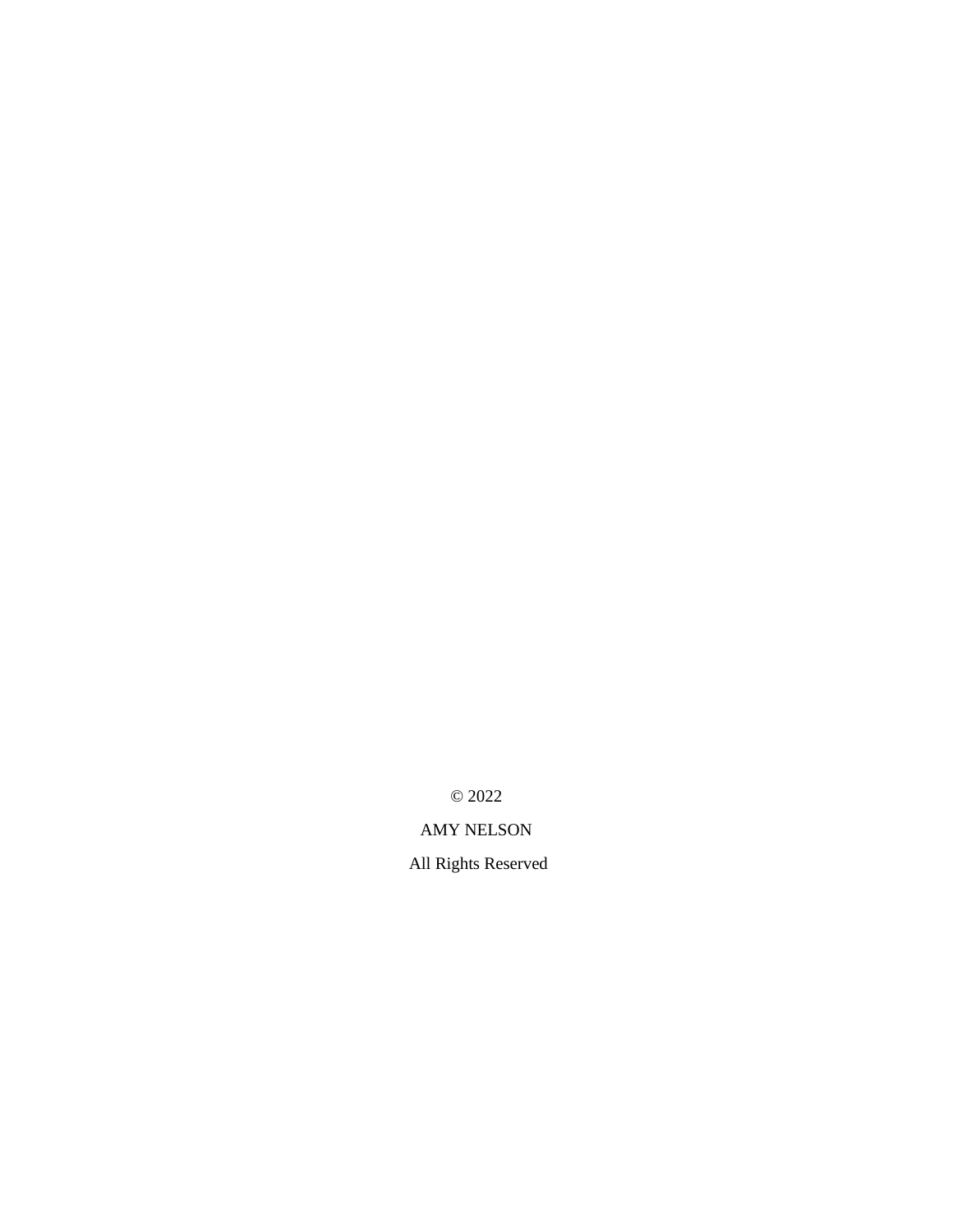## PERPLEXIONS: PERCEPTIONS, PLEXI AND PROSE

by

### AMY NELSON

Major Professor: Jeff P. Garland<br>Committee: Jason Hoelscher

Jason Hoelscher Matthew Mogle

Electronic Version Approved: May 2022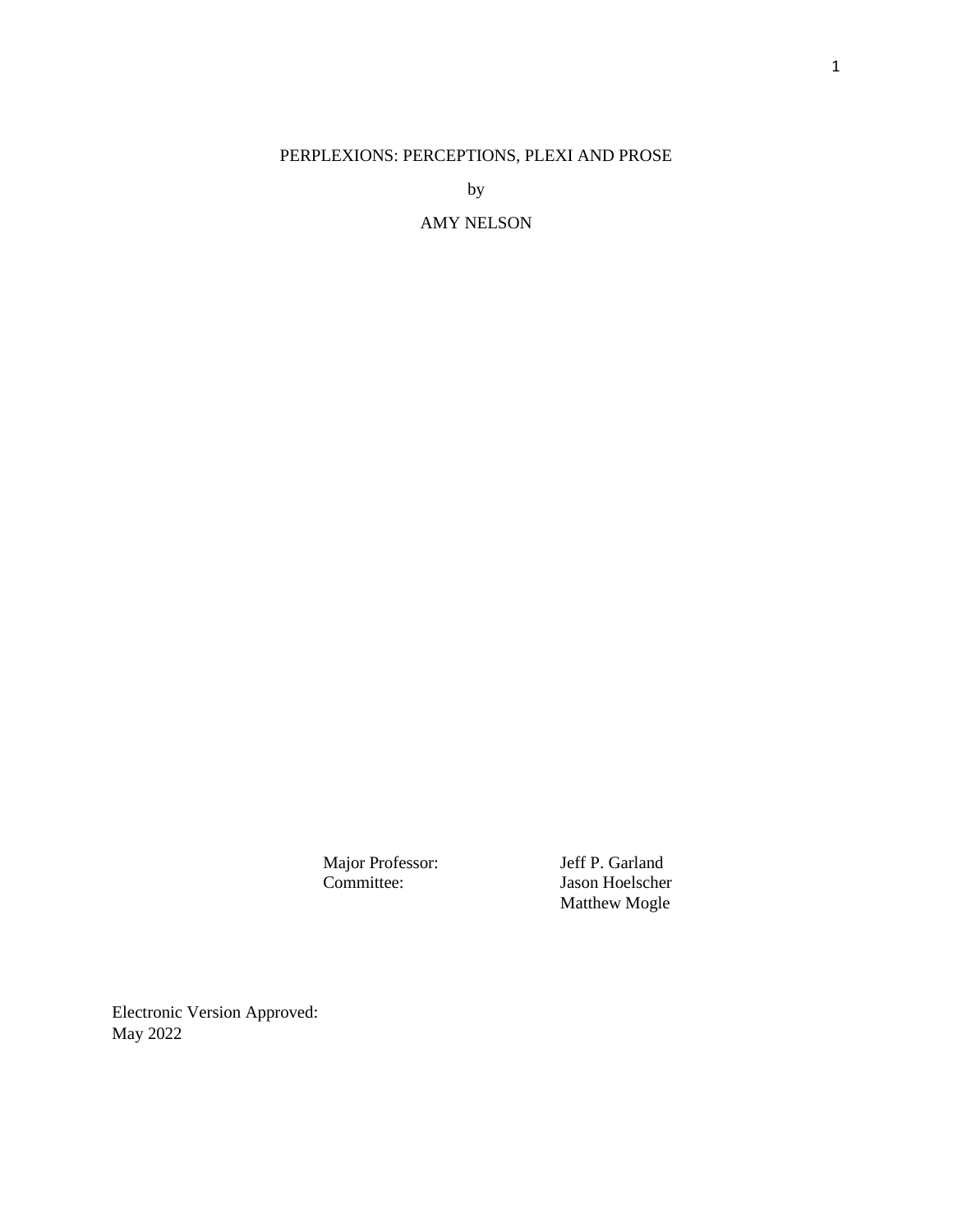# DEDICATION

In loving memory of Howard Nelson, Michael Nelson, Robert McDonald, Margret Nelson and Mary Stewart.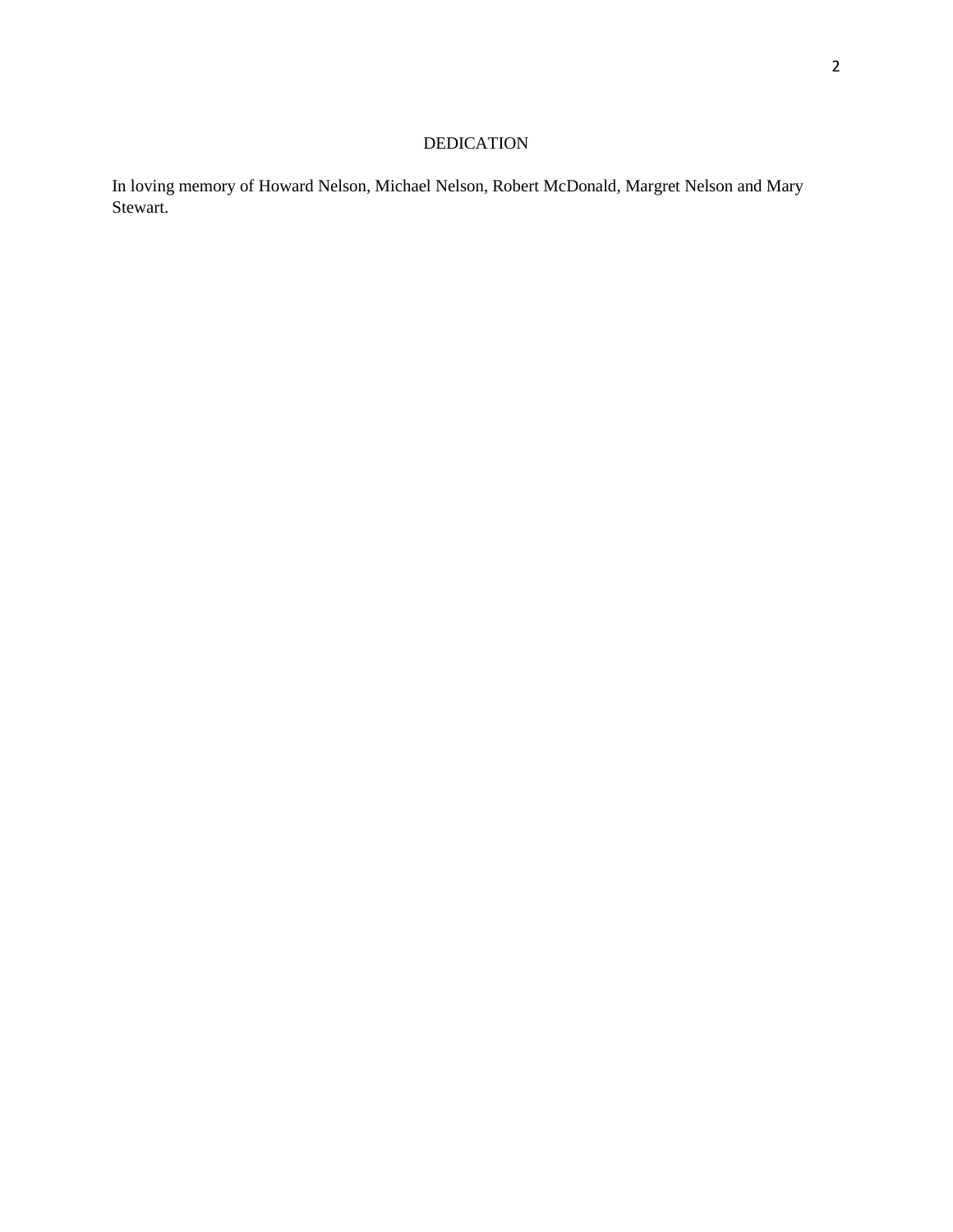Thank you to my committee members Jeff Garland, Jason Hoelscher and Matthew Mogle. Your guidance, encouragement and feedback have been invaluable. Also, thank you to my family, friends, the faculty and my classmates for all your help these past three years. A special thanks to Jessica Cartwright and Stephen Harmon for helping me in the final stretch of this degree program.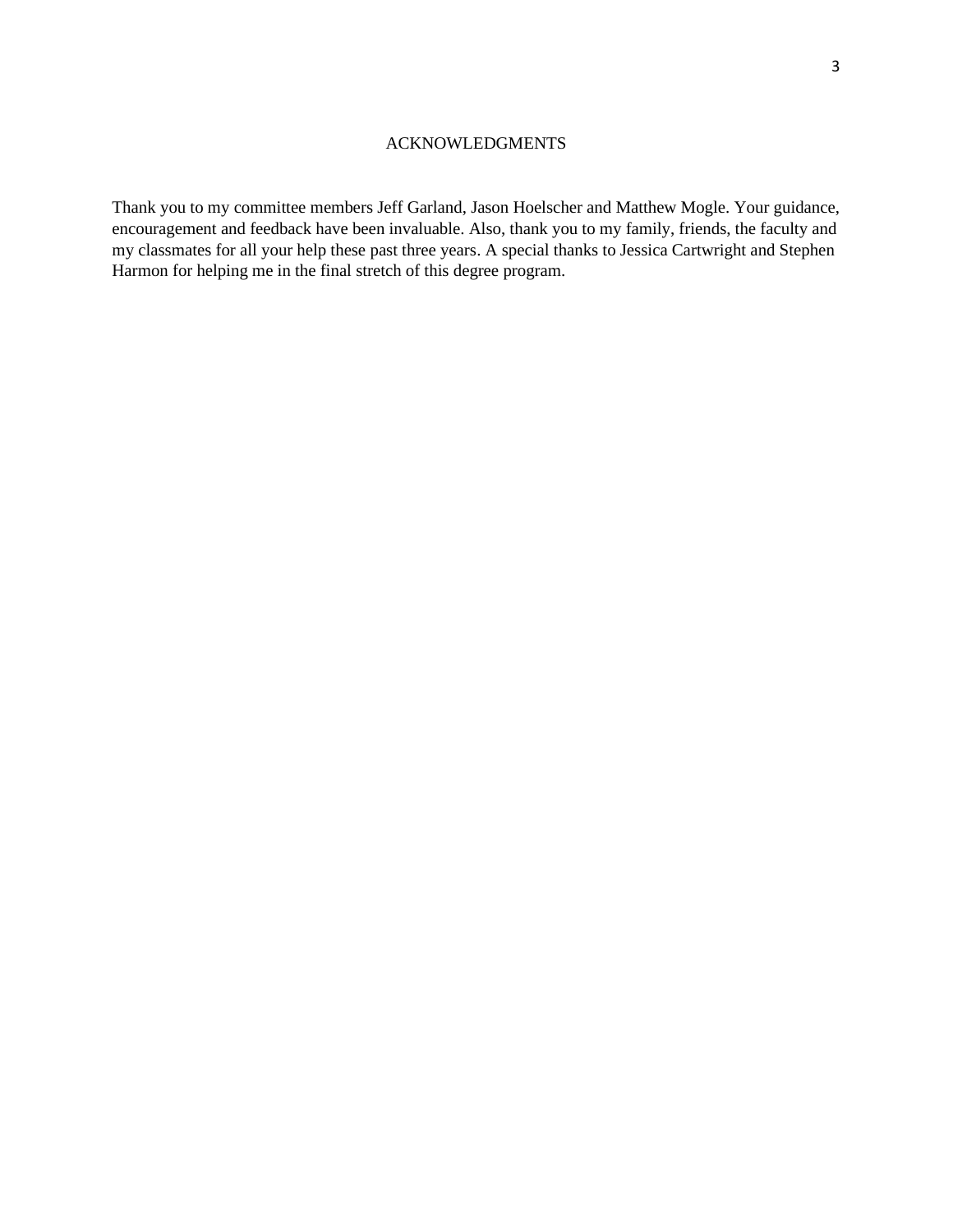### TABLE OF CONTENTS

# Page

| <b>CHAPTER</b> |  |
|----------------|--|
|                |  |
|                |  |
|                |  |
|                |  |
|                |  |
|                |  |
|                |  |
|                |  |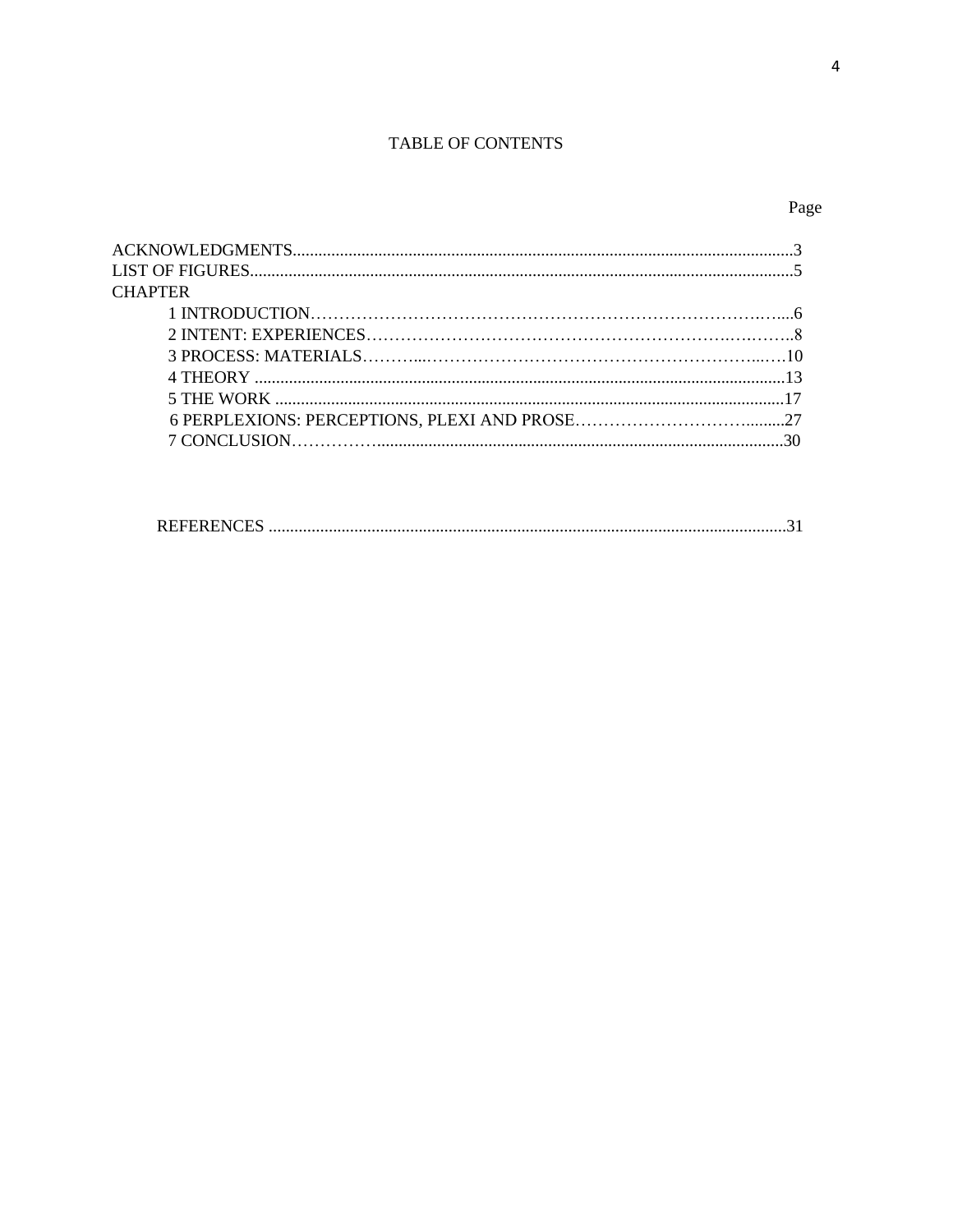## **LIST OF FIGURES**

# Page

| 28 |
|----|
|    |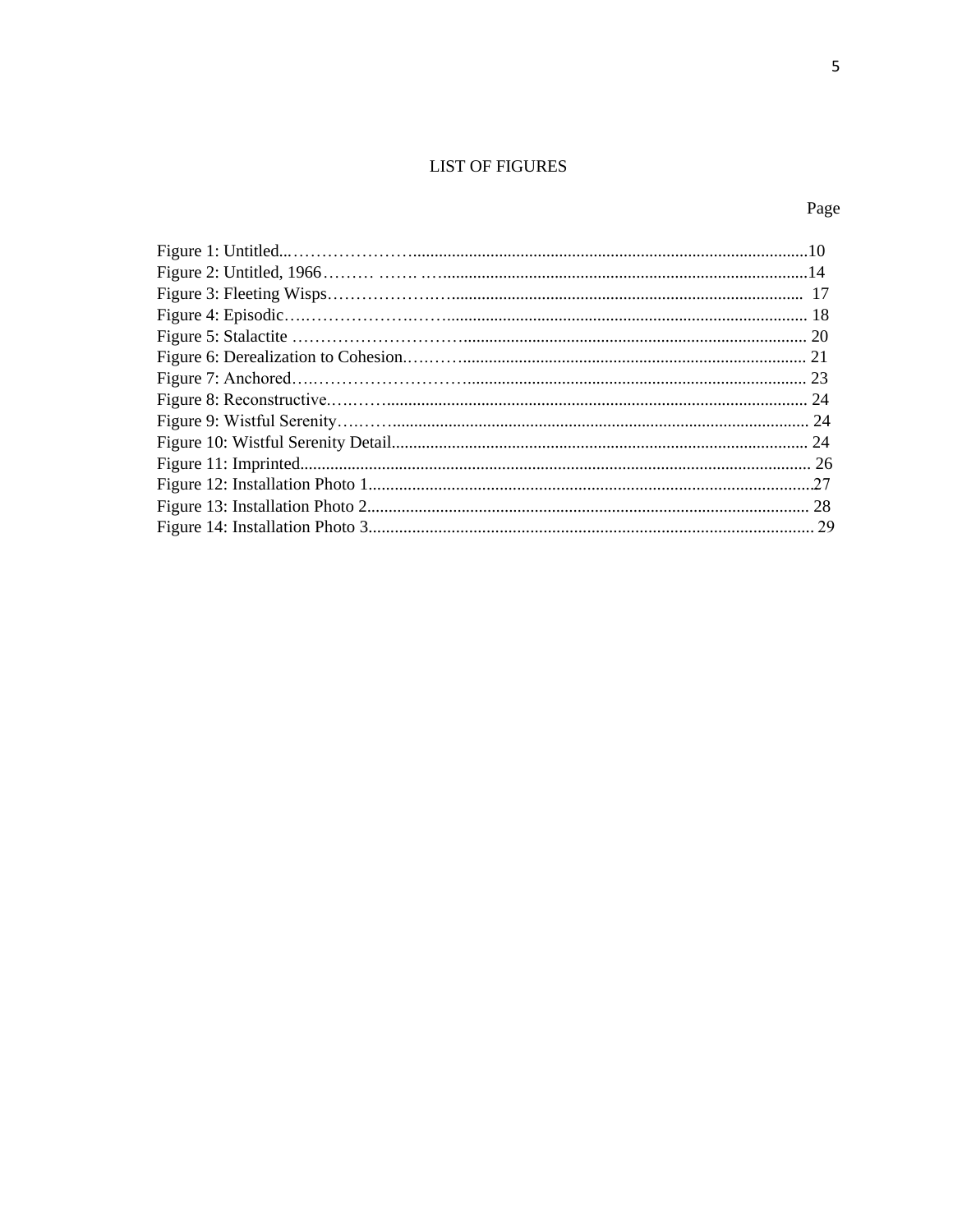#### **INTRODUCTION**

Through manipulating and layering transparent plexiglass, my work explores trauma, loss and its lasting effect on a person's memory of the past, present and their perception of the future. These types of experiences shape our understanding of the world around us. This idea of the brain's neural plasticity, "the ability of the nervous system to change in response to experience or environmental stimulation," is the nucleus for my ideas .(APA Dictionary While we may share most of life's experiences with others, we are constantly adjusting and fitting life moments into our own personal schema, the data organization systems within our brains that shape our understanding of the world around us. (APA Dictionary) In *A Model of Mourning: Change in Schemas of Self and Other,* Mardi J. Horowitz outlines the grieving process and discusses the effects of each stage of the mourning process. Horowitz describes a mental reshuffling that happens after trauma and loss that alter how we perceive the world after the event and the internal responses that coincide with it. (Horowitz) Humans tend to assume their beliefs, morals and memories are rigid and strong, but in reality, they are quite pliable and subject to change given the right circumstances. This is why there are often differing perspectives on the significance of historical events or why eyewitness accounts of the same event can be contradictory. Each individual person comes to an event with their unique lens, and they will remember and recall the moment through the same lens. Why do we see what we see?

This contradictory recollection is something the materiality of my work enhances. The qualities of the mixed media used in my work possess a richness that contributes to the contextual meaning of each piece. Language and plexiglass are my primary materials for their innate mirroring of the self in their qualities. Through this combination of visual and linguistic stimuli, my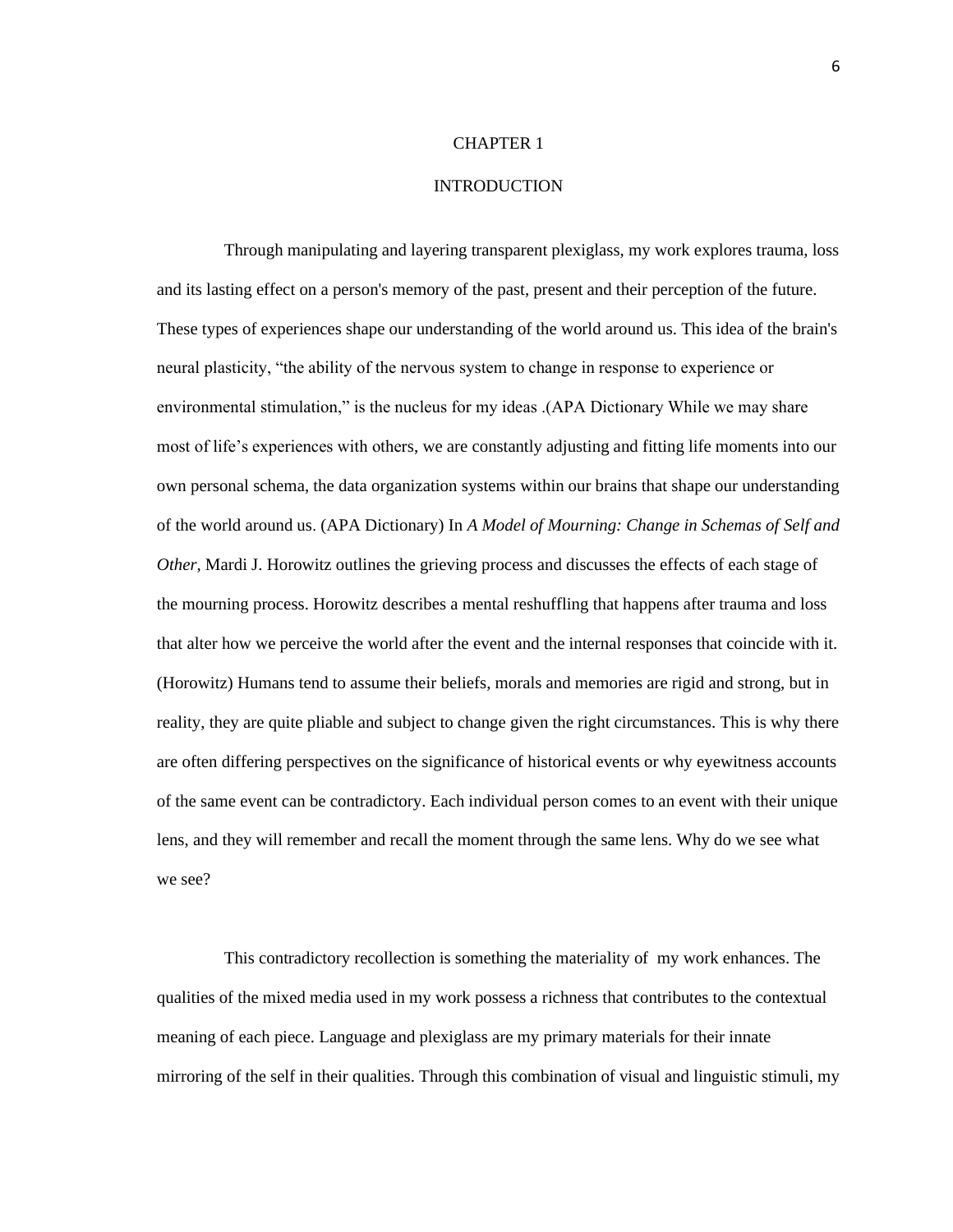work can be a catalyst for my viewers to discuss what they are seeing and why. This can encourage self-reflection, lead to a better understanding of one another and our varying perspectives.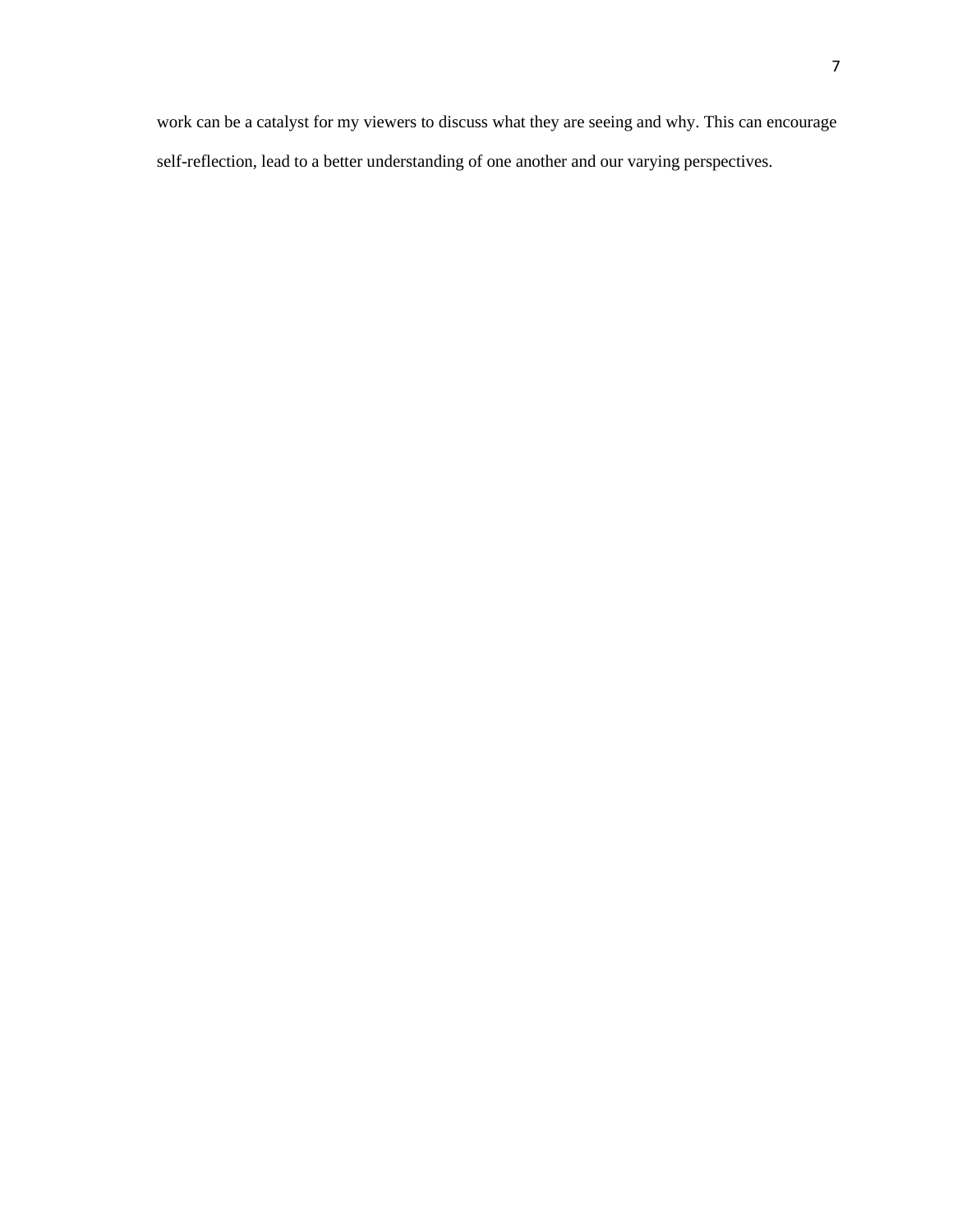#### INTENT: EXPERIENCES

Humans share most of their experiences, some with family and friends and others with strangers in passing. Experiences themselves are not unique. However, the way in which we process and apply significance to the events internally varies person to person. In a family dynamic, there are many shared experiences. Your applied significance to a shared memory may be more than any other family member, and they might not even remember it happening. With strangers, one will likely never hear how they describe the shared experience, but their retellings will not match up. They will each be retelling from their own perspective. A person might tell a story of poor customer service at a store, and the service worker might describe the same event as having to deal with an unreasonable customer in their retelling. Global wars and conflicts are another great example of this. Each country involved will recount the war in their history books in the perspective of how it affected them and their people. No matter what parts of life are shared, no two worldviews or perceptions will ever match completely.

We develop these perceptions as we are presented with new information. When someone's understanding of the world is challenged, they have to account for it. Perhaps, the new information will act as confirmation bias and solidify already held beliefs. (APA Dictionary) On the other hand, when information is extremely contradictory to what we know, we will need to assess our beliefs and decide what to do with the new information. Much like the glare on a sheet of plexiglass over a photo, once we notice it, we have to either live with it or make a change if it is too bothersome. Death and traumatic events are dealt with in similar ways. We are forced to make sense of what has happened. In a *Model of Mourning*, Mardi Horowitz discusses how the initial news of death affects personal schema: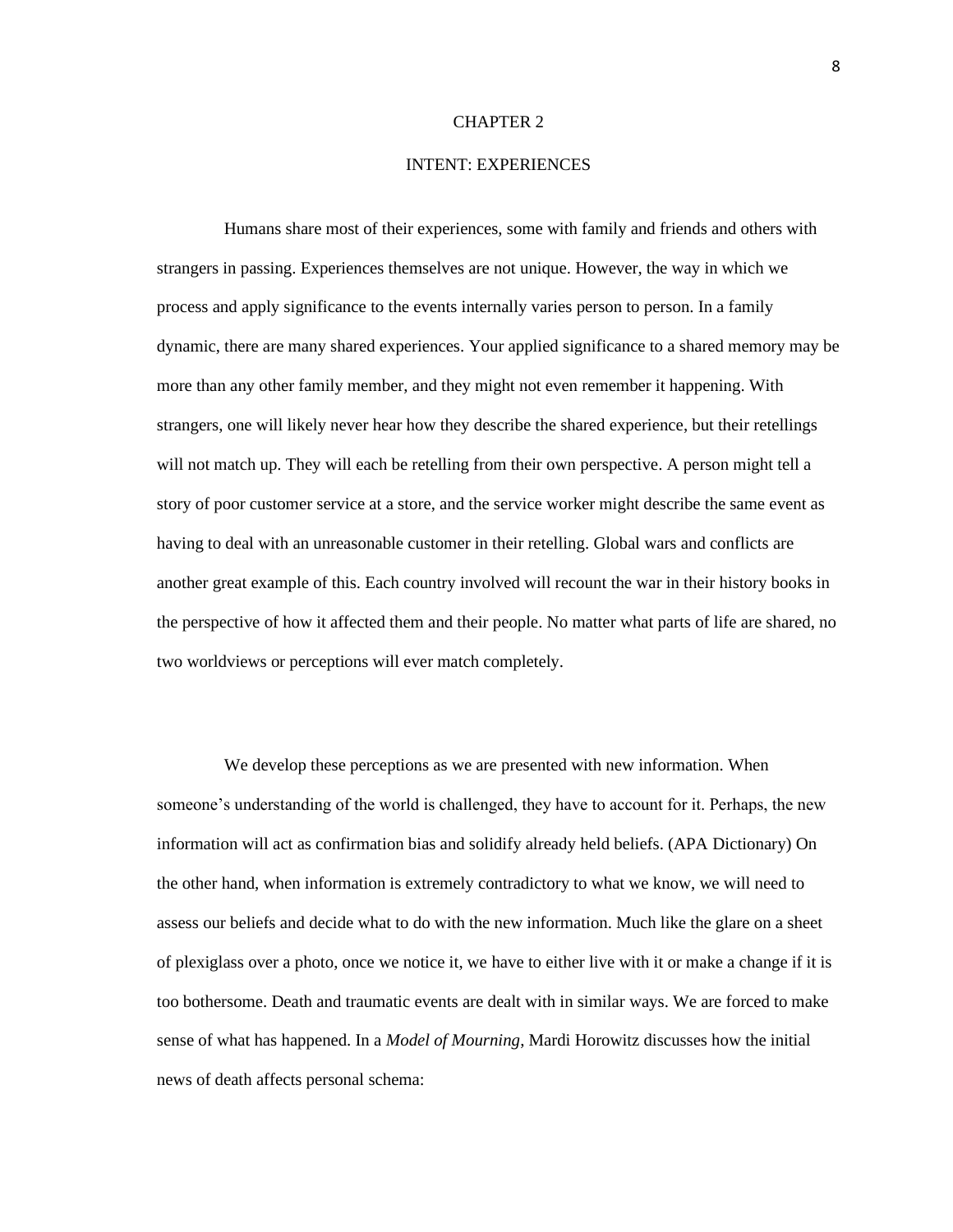The term 'working model' applies to a transient schema derived from both perception and enduring schemas. It is based heavily on immediate perceptions of external reality, although schemas organize (and potentially distort) that perception. An enduring schema of a role relationship model is less situationally dependent. It is activated by inner wishes. *Thus we may infer that the mind unconsciously compares the working role-relationship model and the enduring role-relationship model. If they do not match, intense emotions may arise, serving to motivate either plans for correcting the mismatch or defensive avoidance to reduce recognition of it.* (Horowitz)

Losing someone close to us or living through a traumatic event impacts our perception of its reality. It divides time into two: before the event occurs and after it. These events take time to process as it is an overwhelming load of new information as Horowitz describes:

> Death of a loved one leads to too many implications to fully process in a short time. The mind unconsciously retains important memories for later processing. After a traumatic event the mind codes these memories not only in the computational unconscious, but also in a warded off dynamic unconscious. (Horowitz)

Our brain defensively documents everything. The information lingers inside your brain and resurfaces as you go through the grieving process. As you seek out a new normal in the time after the event, you form a new schema that includes the experience. A new lens is created for us to filter the past, present and future through.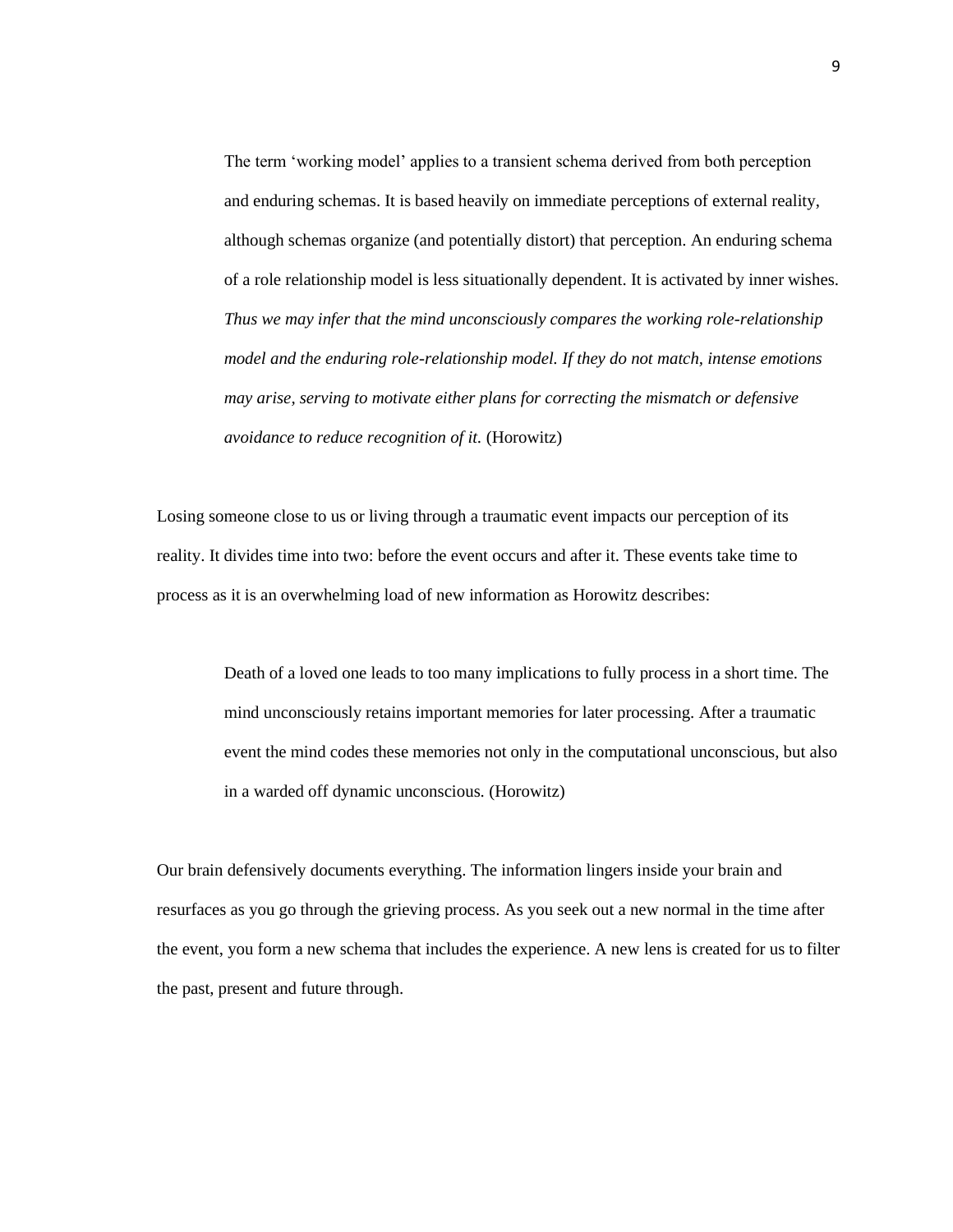#### PROCESS: MATERIALS

In my work, my plexiglass is used throughout and becomes a visual representation of this altered lens we view our past and present through. Plexiglass is my primary material due to its innate mirroring of self. It is resilient yet breakable; transparent and rigid yet plastic and distorting at times. Like humans, plexiglass can be easily manipulated. It can be transparent or opaque. It is familiar and all around us but usually goes unnoticed. Through my layering and manipulation, the transparent plexiglass causes the viewer's field of vision to be distorted, functioning as invisible layers of experiences that accumulate on a person's schema.



*Figure 1: Nelson, Amy "Untitled" Oil on layered Plexiglass, Paper pulp*

Plexiglass' ability to alter viewer perception has always been present in my work. My early painted plexiglass pieces (Figure 1) were using it as a substrate and for its ability to create deep perceived space within a shadow box. Spaced sheets of plexiglass were set at different intervals to create depth within the environment created in my shadow boxes. This combination of painting techniques and spacing altered the viewer's perspective but in a way that focused primarily on the subject without considering its materiality.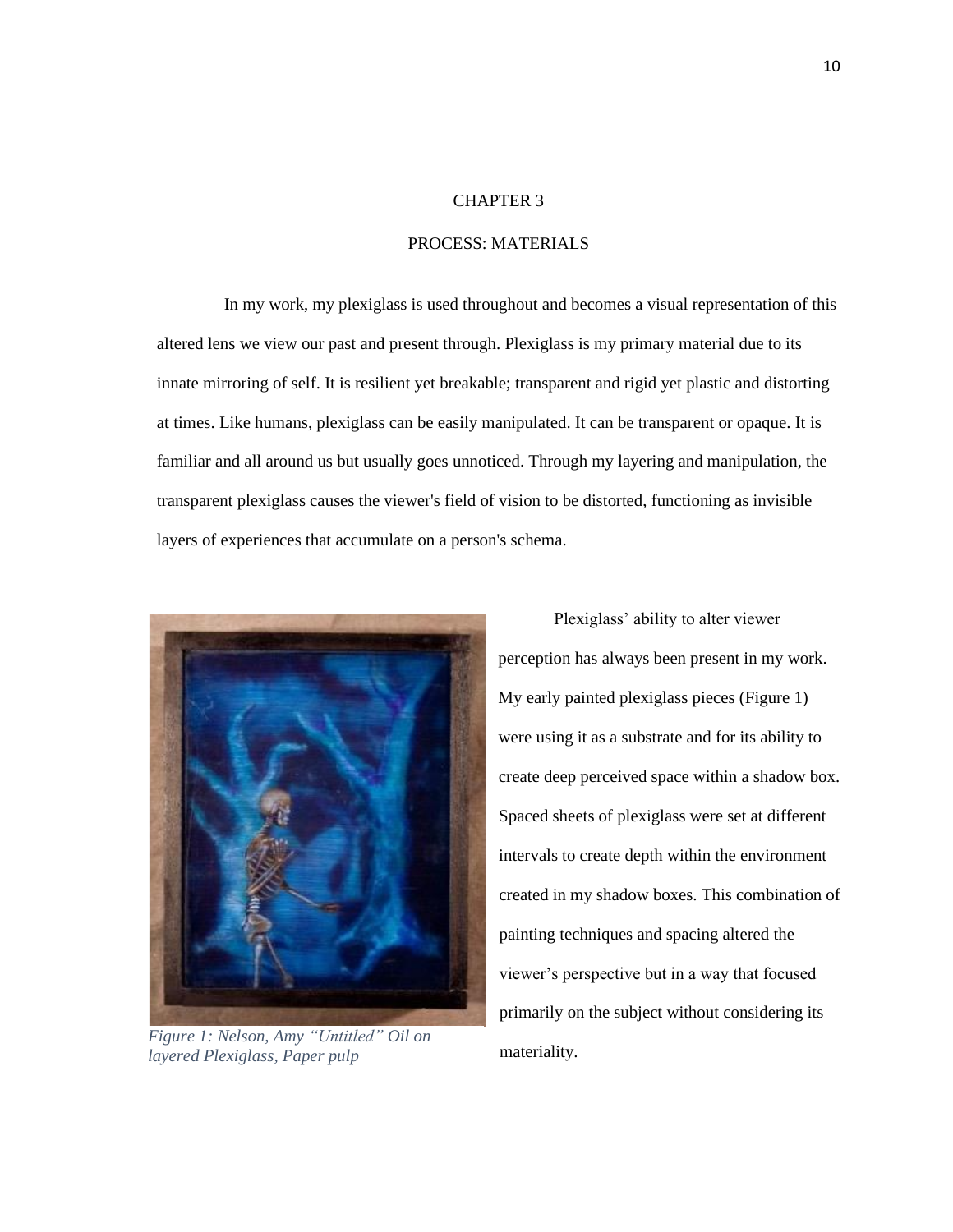Plexiglass' ability to affect our perceptions while being translucent may be the most exciting thing about it. My early work took away transparency by painting on top of the plexiglass. It was being exploited for its invisibility in the same way it is in its traditional roles. This material often gets relegated to the role of protective layer or for its "invisibility." It covers works of art, photos or documents. It is a germ barrier at service counters. It is meant to exist in an in-between space of existence without distracting.

In my current body of work, this quality is celebrated. Plexiglass is used for the impact its transparency has on the space around it. Whether it is through dying, etching or molding, the plexiglass maintains its transparency. It becomes a tangible representation of human experiences. We go out into the world, learn and grow. We develop beliefs and biases based on our experiences. The experiences we have built up like invisible layers and affect our perceptions in both obvious and sometimes unapparent ways. Plexiglass plays a similar role in my work. It is skewing what is seen and understood both in subtle and overt ways.

The majority of my work consists of stitching the plexiglass together using monofilament. Sewing or stitching are mending processes for clothes or for humans. In both cases, they are used to put pieces together, create something new or heal. In my work, the technique is used for the same reasons. It is connecting fragments to create a new whole.

Like plexiglass, the monofilament or fishing line I use to stitch my pieces together is traditionally heralded for its invisibility. When used in actual fishing, the line must be hidden, so the fish doesn't see it, while also strong enough to maintain contact between the fish and your rod. Our neural connections function similarly. They are invisible, but they need to be there for us to function and make sense of day-to-day life. The brain is constantly connecting knowledge and experience, filling in memory gaps and sorting out where new information fits. In my work,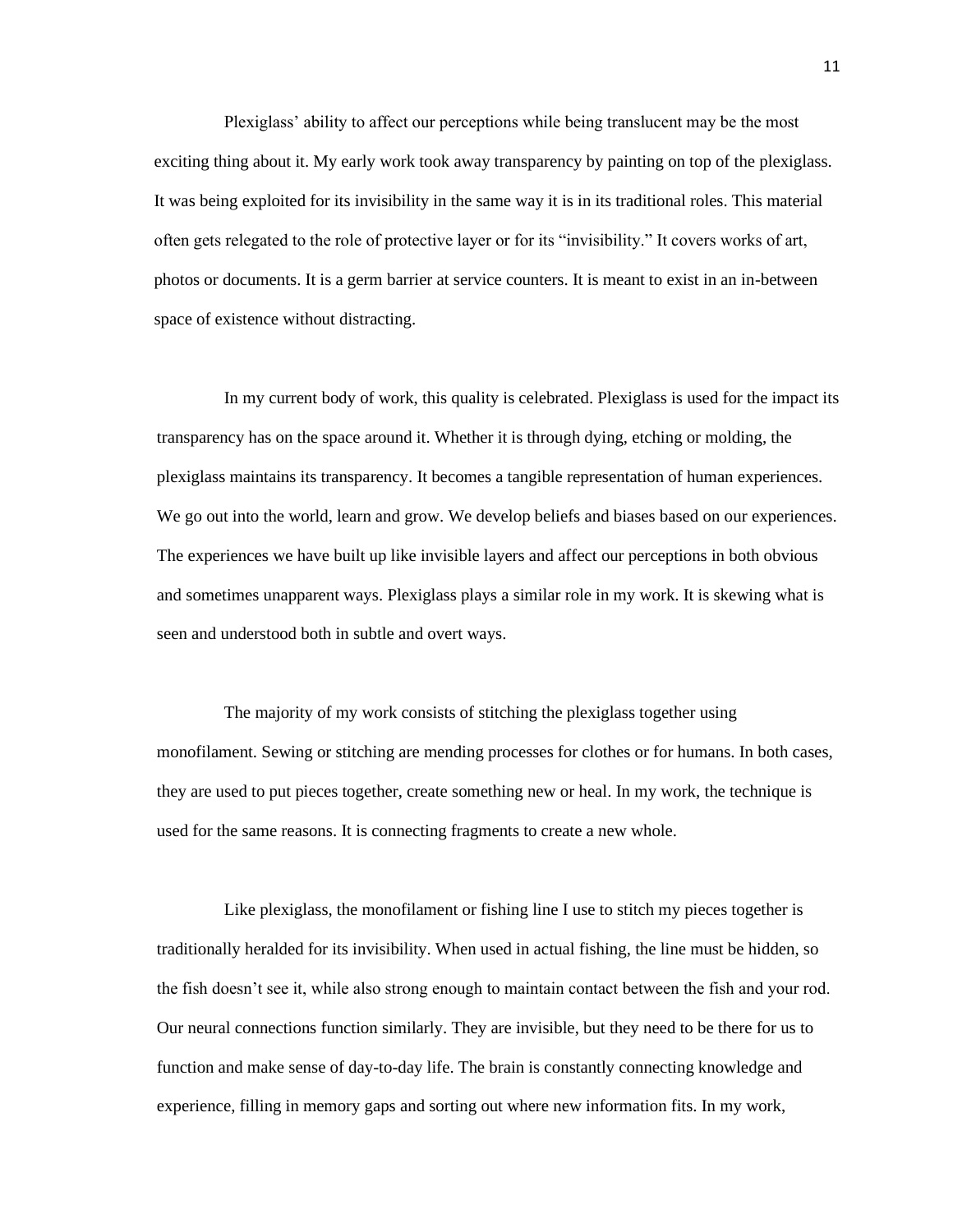monofilament connects pieces of plexiglass, forming physical pathways between data sets and the information that gets filled in when we cannot recollect the complete memory.

To stimulate the connections my viewers are making, my work is titled using limited words that can have a variety of connotations or correlations with the work. Semantics allow words to have multiple meanings and their combination with other words can create even more possibilities. This open-ended titling loosely directs my viewer while allowing them to use their own memories and experiences to determine what the words mean in relation to what they are viewing. This then allows my titles to become yet another layer through which my viewers now must process the visual stimuli.

Placement and lighting contribute to the interpretation of my work. When considering placement, I consider how the viewer will come to it. For example, in Episodic and Stalactite, the placement of them on the wall alludes to the moments when you recall a memory at an odd time. It just pops up in an unexpected way. Lighting in my work is either an internal or external component. This choice is made depending on how I want the light to function in each piece. External lighting is used to create glares and shadows that add to the manipulation of the viewer's ability to distinguish the physical object from the space. Internal lighting is used to draw the viewer in, skew perception and create shadows within the work instead of the space around it.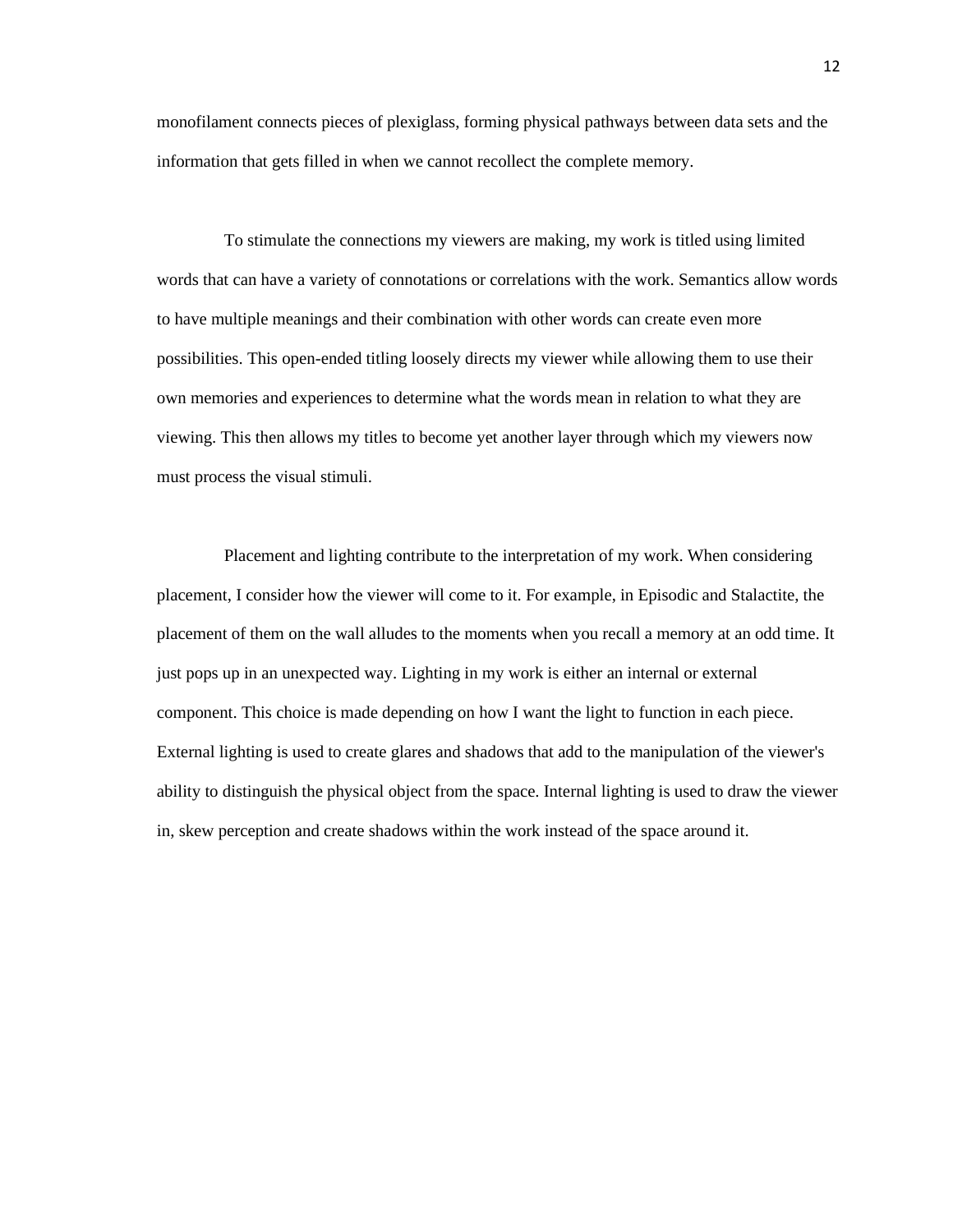#### **THEORY**

 Even where plexiglass is traditionally used in everyday life and is supposed to be invisible, it is still distorting our perceptions. According to the American Psychological Association Dictionary of Psychology, perceptions are defined as:

> The process or result of becoming aware of objects, relationships, and events by means of the senses, which includes such activities as recognizing, observing, and discriminating. These activities enable organisms to organize and interpret the stimuli received into meaningful knowledge and to act in a coordinated manner. (APA Dictionary)

A glare on the plexiglass covering a photo is altering our perception of the photo. The muffled voices of people on either side of a plexiglass divide at a service counter is distorting our perception of the service worker's voice. For a material heralded for its invisibility, plexiglass is always making itself known through the distortion of our senses.

One of the more popular artists to use plexiglass, Donald Judd, used it for its intrinsic qualities. In an interview with John Coplans he speaks about his use of plexiglass in a way that implies he used it for its invisibility, he stated:

The use of plexiglass exposes the interior, so the volume is opened up… It's fairly logical to open it up so the interior can be viewed. It makes it less mysterious, less ambiguous. (Coplans)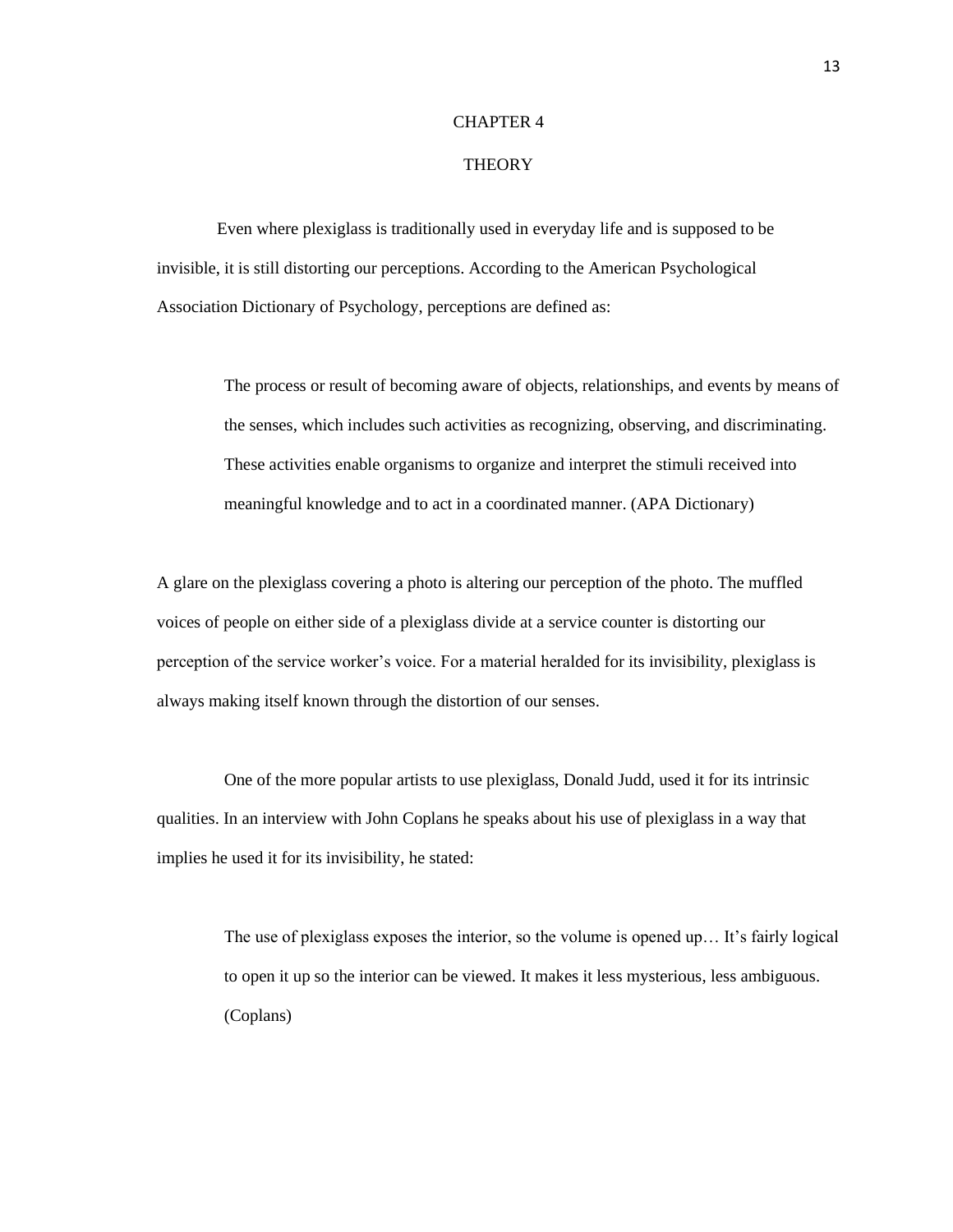

 *Figure 2: Judd, Donald "Untitled, 1966" Stainless steel and amber plexiglass (Judd)*

Even though Judd was intending to make his interior spaces seen using plexiglass and therefore less ambiguous, he really has done the opposite. For example, in his work "Untitled, 1966," (Figure 2) he used a tinted plexiglass. This choice has altered the reality of that interior space, creating more ambiguity because the viewer assumes that they know the interior of that space. However, they are understanding it through a filter. In one of Judd's more popular writings, *Specific Objects*, he writes about the new work of the minimalists describing what it is doing differently from past artworks:

Three dimensions are real space. That gets rid of the problem of illusionism and of literal space, space in and around marks and colors – which is riddance of one of the salient and most objectionable relics of European art. (Judd)

His choice to use tinted, transparent plexiglass in his work creates an illusion. He created a physical space in and around his mark; the tinted plexiglass being that mark. We do not often recognize our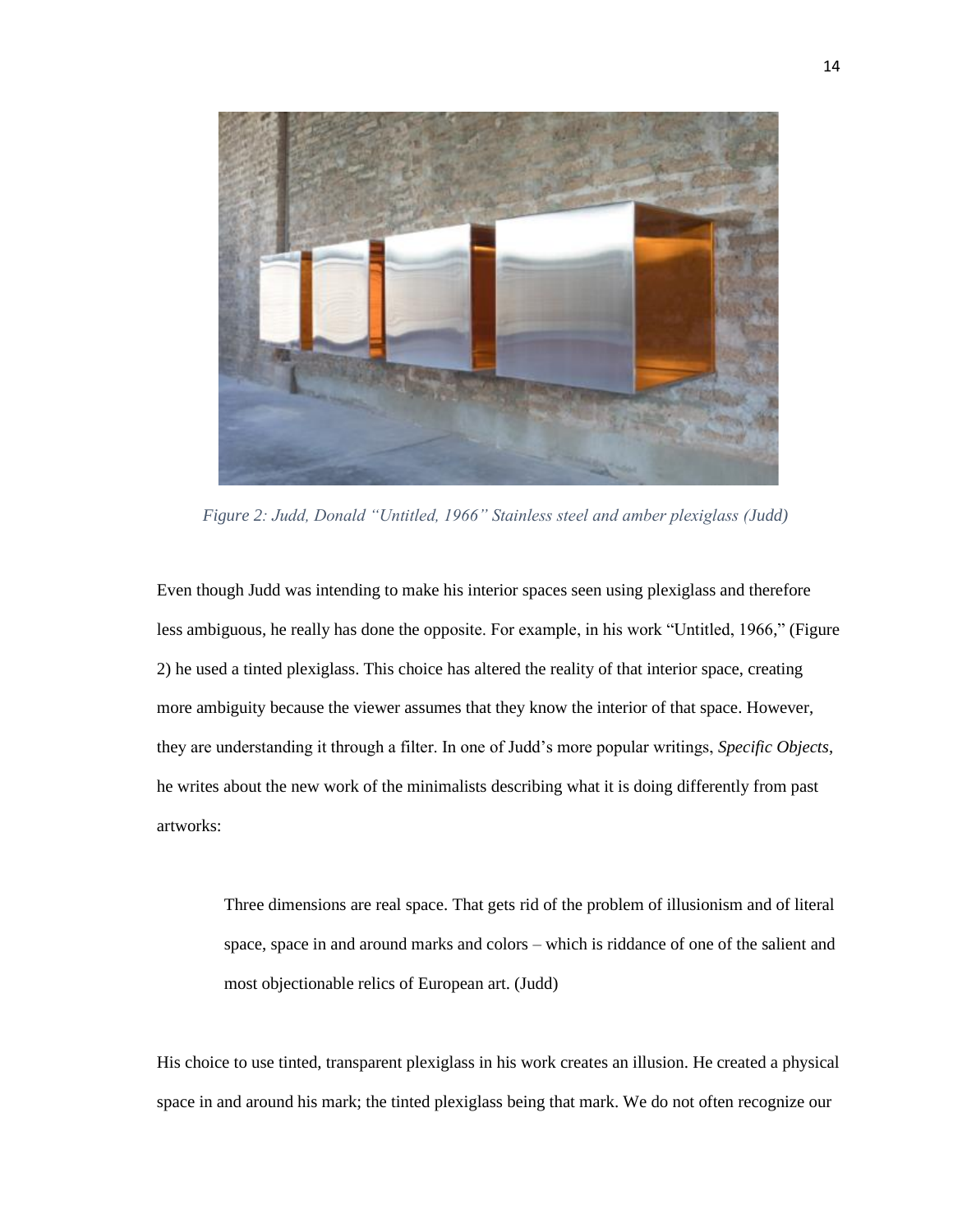perceptions or what is affecting them. Judd too missed what his materials really were doing to our perceptions of the space within the cubes.

My work understands this aspect of the material that was overlooked by Judd. In "Specific Objects," he writes about the nature of industrial materials. That they are what they are. You cannot change their nature (Judd). However, the human component of producing plexiglass is forgotten. Plexiglass is man-made. At some point, someone added color to the plexiglass to get the various colors. Through my personal dying techniques, I am able to alter the color of the plexiglass without layering onto the surface. Its "nature," in Juddian terms, is still intact.

Judd chose to leave his works untitled like many artists choose to do. Titles and their role in visual art has been an area of contention for some time. My work relies heavily on associations made between language and visual stimuli. "The Influence of Titles on How Paintings Are Seen" by Margery B. Franklin, Robert C. Becklen and Charlotte L. Doyle performed a study to find out how titles would affect interpretation or art works. They asked three main questions:

First, do titles affect the interpretive reading of paintings, as reflected in how images with different titles are described by participants? Second, do titles affect the spatial organization of images, as reflected in patterns of pointing? Third, are there identifiably different ways in which image and title are brought into relationship? (Franklin)

They found that the interpretation of images was different based on title and that there were a variety of ways the title was correlated based on the individual viewing them. The titles did not seem to alter how the viewer's eyes moved around the painting. This means that written language and composition tactics work hand in hand in visual art.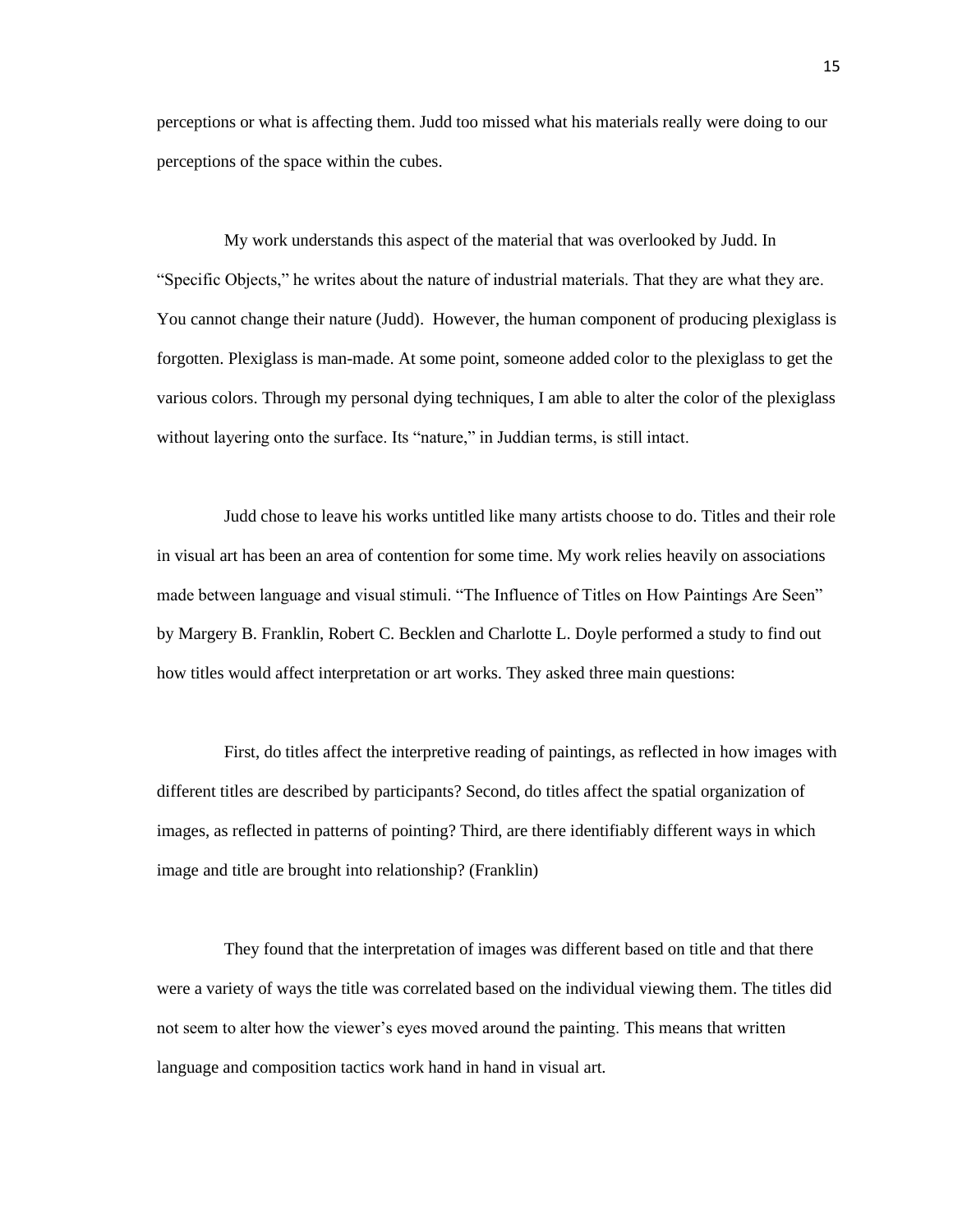In my own work, my titles act as a symbolic signifier, something that refers to certain meanings or definitions agreed upon in a culture. In regards to my titles, American English text that refers to the various definitions associated with the word. The physical works shift from symbolic signifiers, iconic signifiers, look like what they signify, and sometimes indexical signifiers, contain traces of the signified. The viewer is then able to conclude what is being signified when the piece is read as a whole. The various ways a person might correlate the title and work leads to multiple interpretations bringing awareness to our differing perspectives.

The way in which I combine my work and title aligns with Guy Debord's ideas in his essay *Methods of Detournement.* In his essay, he talks about the ways in which detournement can be achieved. Detournement is about creating new relationships and meaning when you combine two elements that are not clearly related. He focuses on the use of language and titles in combination with images and objects to create situations that reframe understanding (Debord). The act of viewing, moving through and around my work allows my viewers to experience the work and form their understanding of the pieces.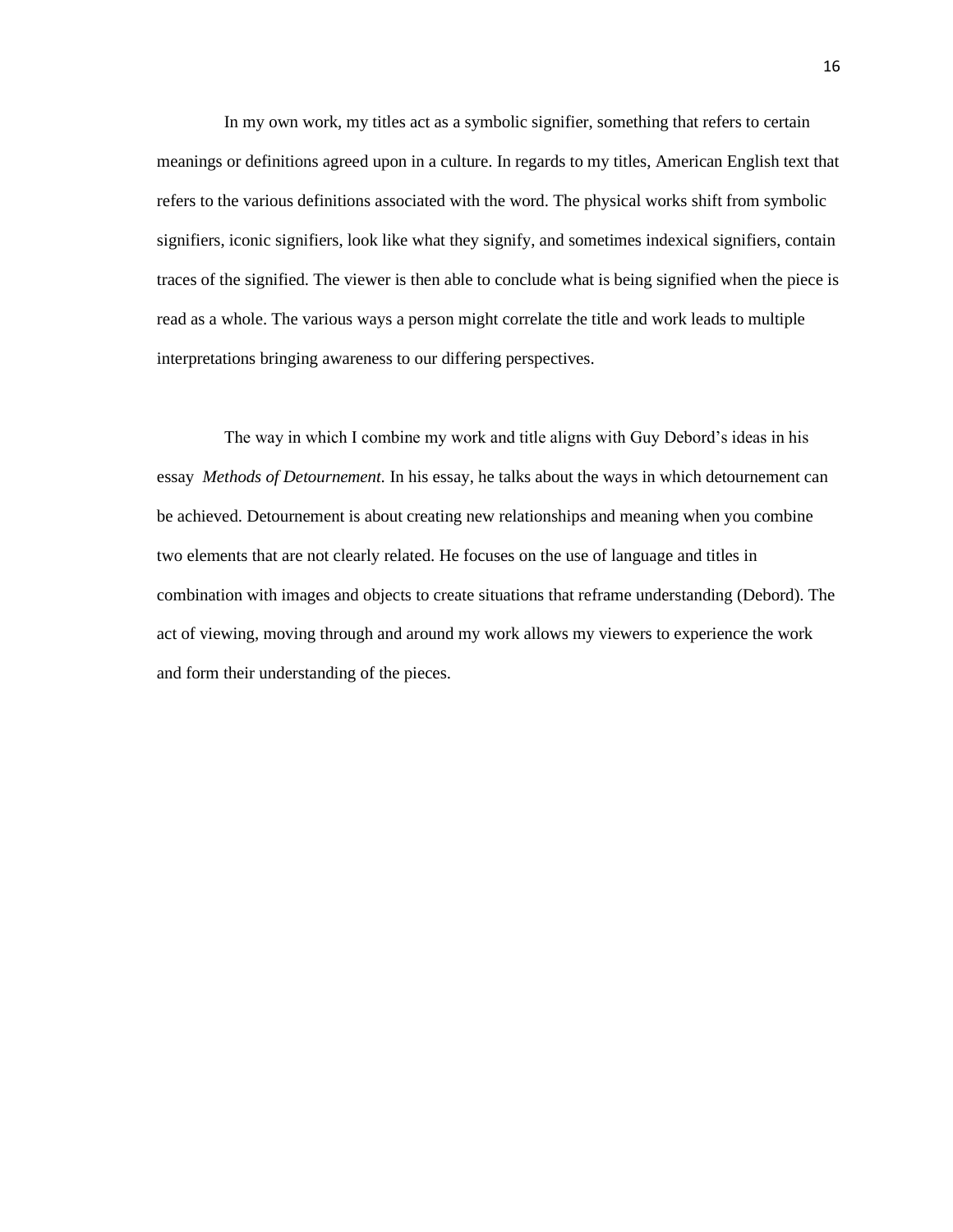#### THE WORK

Fleeting Wisps (Figure 3) is the epitome of my intentions, materiality, and theory. It addresses the overwhelming nature of illness and eventual loss in the present and its effects on the recollection of associated memories. The loss becomes the lens you look back on the past with. In this piece, I created a large-scale portrait of my brother taken well into his illness. The photo was etched on transparent plexiglass squares then hand-dyed to create a colored image. The squares are connected with monofilament in a way that allows them to twist and turn, obscuring the portrait and not allowing it to be whole again. The portrait acts as a curtain blocking the view of the objects behind it.



 *Figure 3: Nelson, Amy "Fleeting Wisps" Hand-dyed Plexiglass, Monofilament, Photographs*

Behind the portrait is a red and yellow Little Tykes car made of transparent plexiglass. It is very translucent and becomes a sketch of the memory of this toy car. In the trunk of the car is a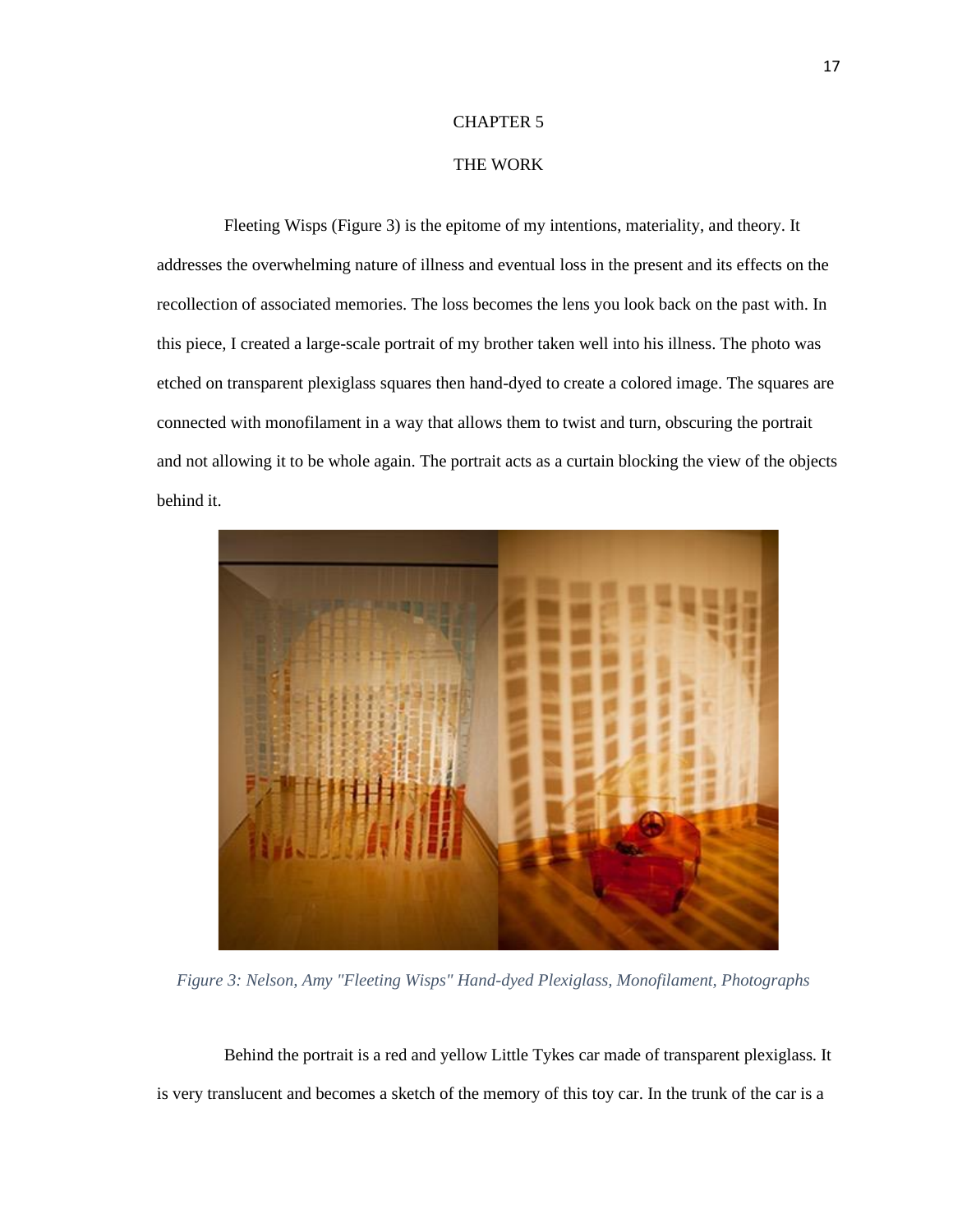pair of binoculars made of plexiglass. Both objects are stitched together with monofilament to try to remake these objects from childhood. Along with the binoculars in the trunk are photos of my childhood. The photos are placed under the binoculars with the tiny end toward the images. The binoculars being a portal to look back. The portrait on the curtain is lightly coloring the space in which the objects sit, showing how loss can affect our recollections of the past, whether tangible photos or memories attached to objects. The placement of the piece in a space that does not allow the viewer to step back to take the whole thing in is to demonstrate how imposing loss is and how hard it can be to get perspective on grief. My viewers are able to feel the frustration of not being able to gain the view they would like of the portrait. The title, *Fleeting Wisps*, refers to our time on this earth, the longevity of memory, and the way in which we recollect memories. As my viewers experience the work and pass through the portrait, they get to experience the tinted space that is the lingering effect of the loss, and the objects that act as iconic and symbolic signifiers of children's toys and of a past time.



*Figure 4: Nelson, Amy "Episodic" Plexiglass, Monofilament, Vinyl Print*

*Episodic* (Figure 4) and *Stalactite* (Figure 5) deal with the lens that grief creates and the glare of death that affects it. The experience of viewing them is similar to how it feels when your new schema reassesses the past with the added knowledge of the loss. In *Episodic,* I was exploring episodic memories and how time distorts our retained information of our past, especially after losing someone. Drawing on my personal experiences, I was thinking about a specific time with my now deceased brother at a pizza place he took me to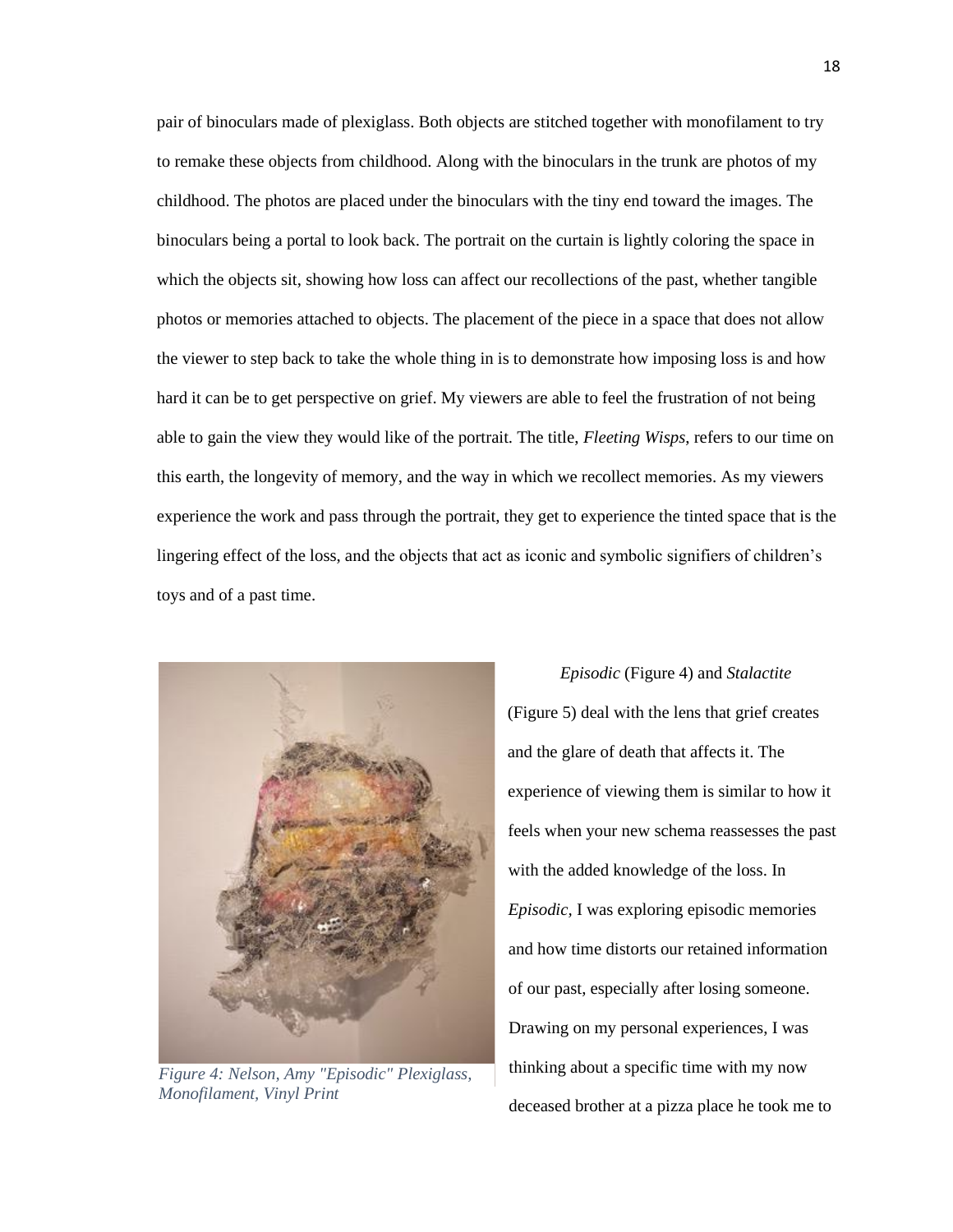when I was a teenager. I cannot remember all the details due to time, but I can recall sitting in the booth, the atmosphere and the fun. Now that he has passed, this moment is a cherished memory that pops up in my mind often even though I cannot recall it completely. To convey this lack of clarity and longing for the details to my viewer, I printed a photo of a restaurant booth on a translucent vinyl allowing light to pass through and almost illuminate it. The print is mounted on matte plexiglass that was cut into the shape of my brother's tumor, as cancer is what reframed the memory for myself and makes me wish I could remember more of it. Overtop of the print are transparent plexiglass laser cut to the shape of Acute Myeloid Leukemia cancer cells, which was what took my brother from me, and circular cutouts are taken from the cells as unobscured windows to the print. The pieces were then glued and stitched together with monofilament becoming a calloused shell obscuring the image behind it. The work was then formed and mounted in a low corner of the room, as if it were growing out of it. This was to represent it being stuck in my brain and popping up in my mind when I least expect it. Titling the work, *Episodic*, allowed viewers to use any of the multiple definitions of the word to understand what they were looking at. As my viewers look at my piece, the glare and layering of the plexiglass makes it difficult to see the photo acting like the lens of grief. The viewer gets to experience the same sensation of not quite being able to recall the fine details of a moment as they cannot see the fine details of the image behind the plexiglass.

In Stalactite, I was still incorporating memories of experiences with my brother but considering them specifically for their place. My brother lived in Chicago, Illinois, and we had many wonderful memories created there before he fell ill. However, this place is also where we had to watch him decline and endure the most painful treatments. While the three years of hospital stays were incredibly difficult, our family still created some amazing moments together in the hospital. In this work, Chicago served as the contextual place where the layering of these memories gradually rose to the foreground. To do this, I mounted photos of places or things that reminded me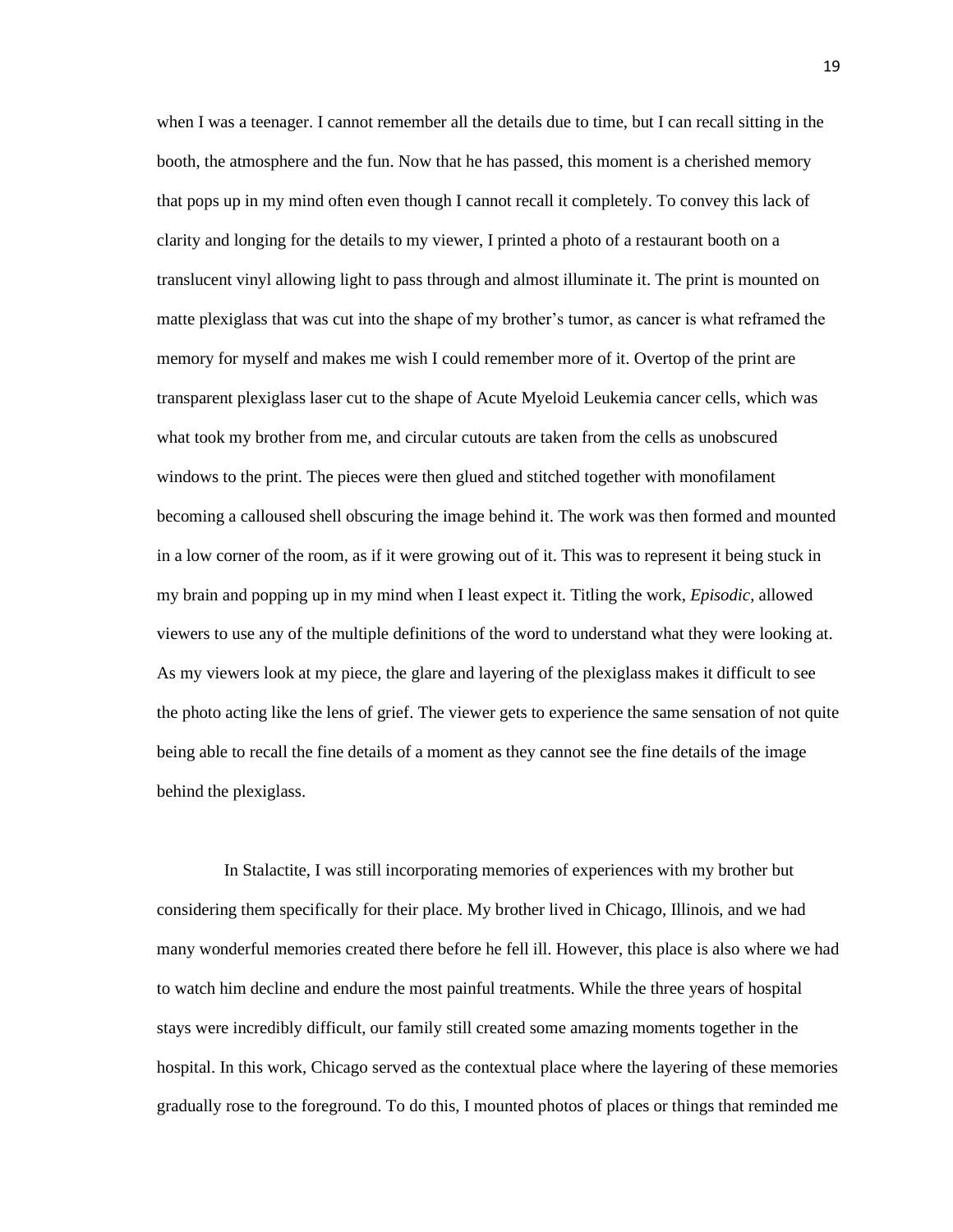of the good times with my brother before his illness. They were then mounted on a sheet of plexiglass laser cut into the skyline of Chicago. Fanned out over top of the prints are transparent plexiglass cut into the same skyline, etched with memories good and bad from our time in the hospital. Beneath the etched plexiglass are LEDs that illuminate the transparent pieces and add to the obscuring of the photos below. The LEDs represent that foregrounding of the painful memories while capturing the fleeting moments of beauty within them. The piece is then formed to be mounted where the wall meets the ceiling as if it were growing there. The placement and title, *Stalactite*, allude to the buildup of memory like calcium deposits in a cave. The end product creates a beauty people are drawn to, allowing them a moment to reflect on positive recollections experienced during personal loss



 *Figure 5: Nelson, Amy "Stalactite" Plexiglass, Photographs, LEDs*

*Derealization to Cohesion* (Figure 6) was illustrating the seemingly new timeline you jump to after you experience loss or trauma. As you rebuild your new schema to understand the loss, you almost feel like a different person. To demonstrate this, I made identical puzzle pieces that can connect on all sides. I chose puzzle pieces as they are an easily recognized shape for my viewers to identify with and the ability to connect on all sides was to show the possibility of trauma and loss to happen at any moment in life. In the work, the puzzle pieces are connected into two paths that are separate but start off as identical forms. The difference being in the surface texture.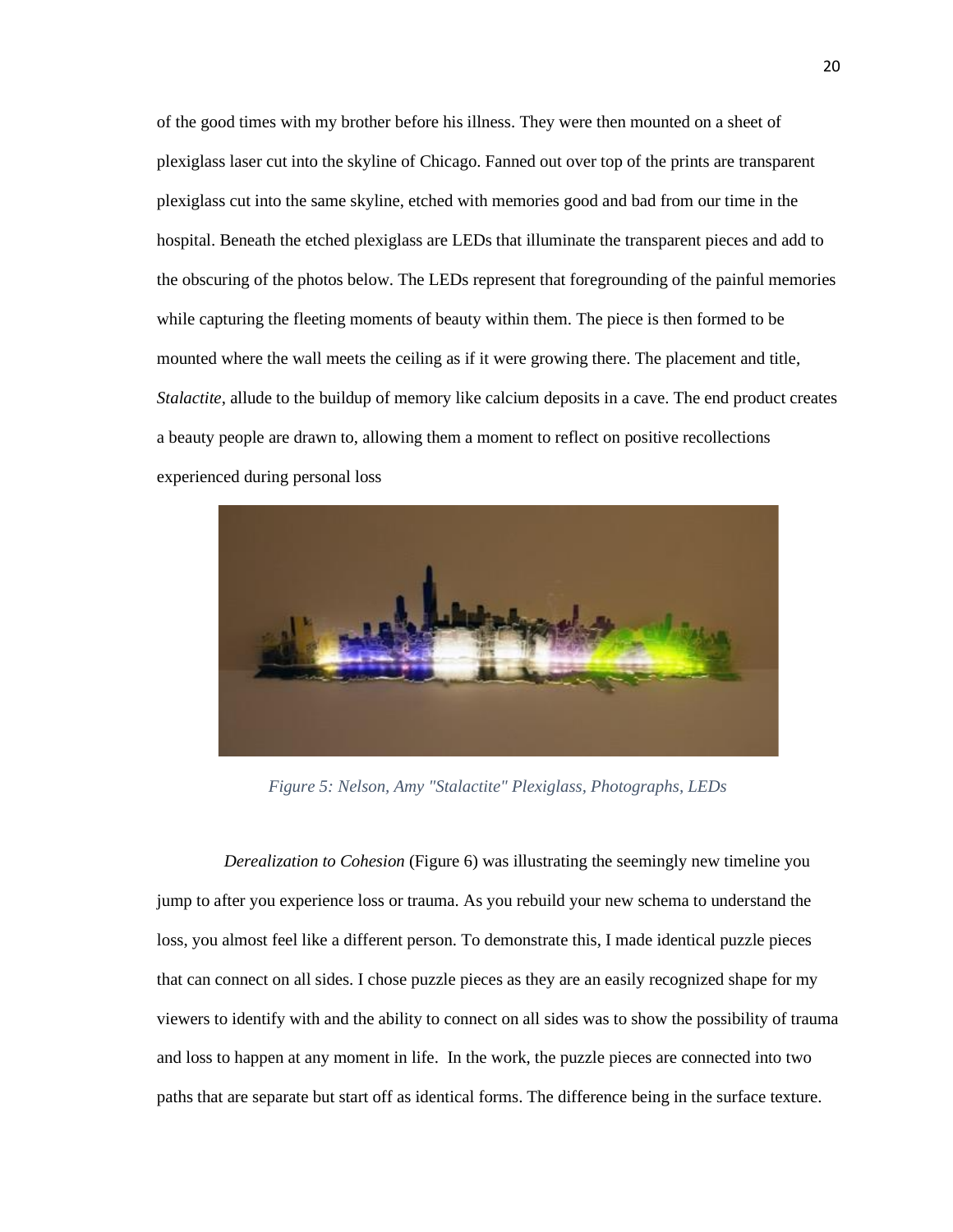The bottom path is matte plexiglass and the top is more transparent. The bottom path breaks apart to join the transparent path above it, carrying its matteness along with it. This was to show the memories of the time before the trauma or loss. The top path continues incorporating the matteness until it becomes a solid piece without the breaks in the pieces to show the progression of grief. The lighting on the piece creates intense shadows that create even more "timelines" as people go through many experiences that create the distinct before and after. The title, *Derealization to Cohesion*, gives my viewers a direction as to interpretation of the work. Derealization is, "a state characterized by a diminished feeling of reality; that is, an alteration in the perception or cognitive characterization of external reality so that it seems strange or unreal ("This can't be happening"), often due to trauma or stress." (APA) Cohesion has multiple definitions that all allude to a uniting or coming together. The language used in the title describes much of what happens in the grieving process. The viewer can then apply a narrative to the arrangement of pieces on the wall.



 *Figure 6: Nelson, Amy "Derealization to Cohesion" Plexiglass*

*Anchored* (Figure 7) and *Reconstructive* (Figure 8) both connect to the reframing of the past that happens after loss affects your schema. Importance is given to the mundane moments with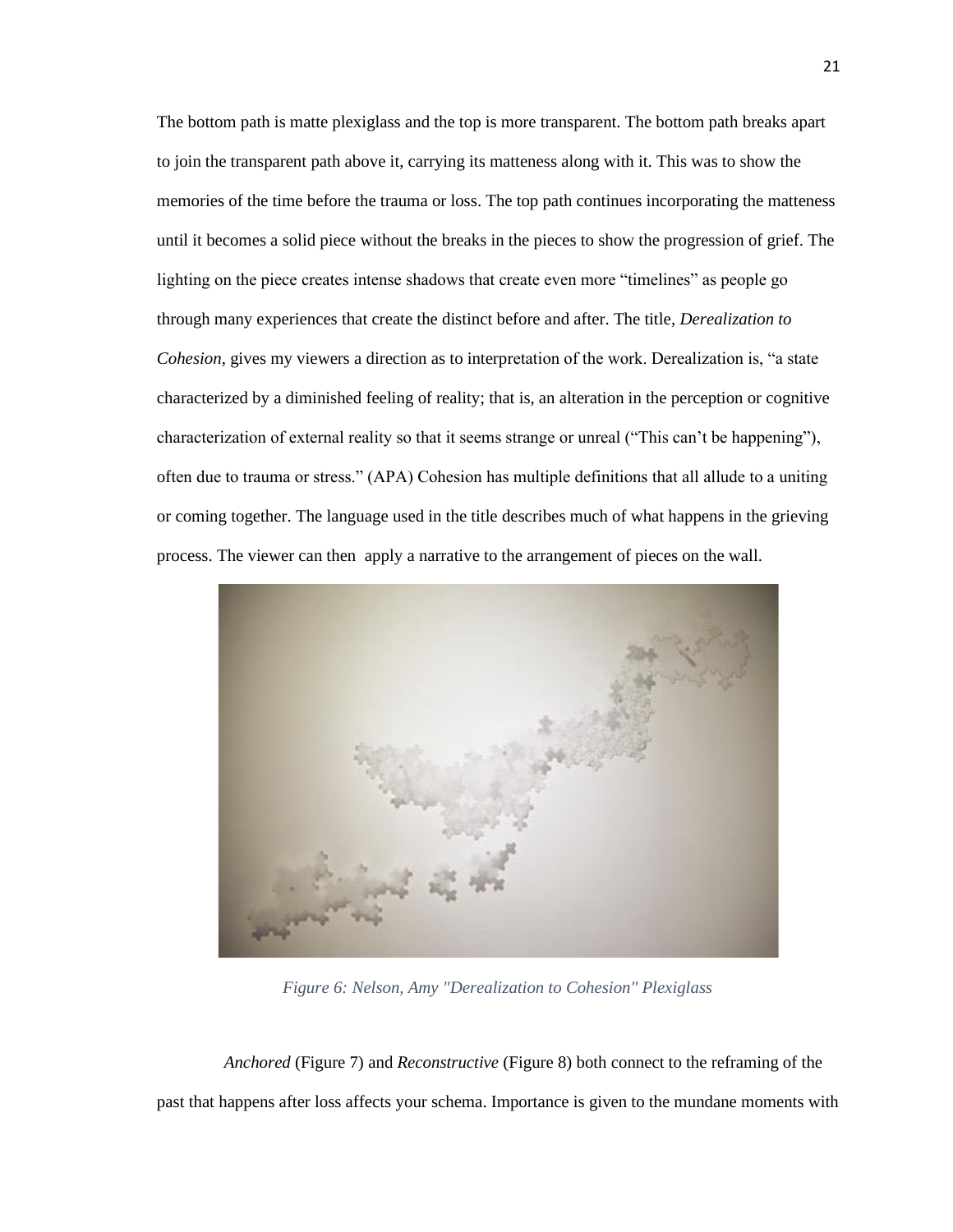your loved one that might not have been appreciated before. *Anchored* is addressing those undocumented moments that are precious to you after loss that you want to hold onto, so you make sure to tie them to documented time and places. For me, I was specifically thinking about the night after my oldest sister's wedding. My brother was staying with me at my apartment, and when we got back from the wedding, we sat on my back porch and had our most in-depth conversation. It was the closest I had ever felt to truly knowing my brother. This was one of the last times we got to hang out just the two of us before he got sick and lost his ability to speak verbally. The interior portion of the piece is made of transparent plexiglass, stitched with monofilament to make cubes. The plexiglass is etched with photos from my sister's wedding and my apartment. The blue cubes allude to structure and foundation as they are the definitive documentation of our time spent together, but still transparent as they are documentation of snapshots of time. Photos themselves cannot always be clearly recalled.

The exterior of the piece is a laser etched photo of the back porch from my apartment broken and combined with hand etched pieces. The exterior is stitched together with monofilament. The obsessive stitching of the monofilament is used as a representation of that attempt to hold on to as much of the moment as I can. The exterior piece encompasses the interior and is to show the broken documentation of the memory and its connection to the documented memory. The piece is set up, so that the viewer can go inside the sculpture with the interior piece. This allows the viewer to experience the encompassing nature of the exterior memory. From the outside, the exterior is skewing the understanding of the interior while the interior is simultaneously tinting parts of the exterior. The title, *Anchored*, can refer to the way in which the two components interact with one another, the anchoring of memory to photo, the anchoring of memories in our brains. The lighting is exterior in this piece and meant to illuminate the exterior shell to highlight its preciousness. When my viewers come to the piece, they are pulled to it like I am drawn to this moment in time.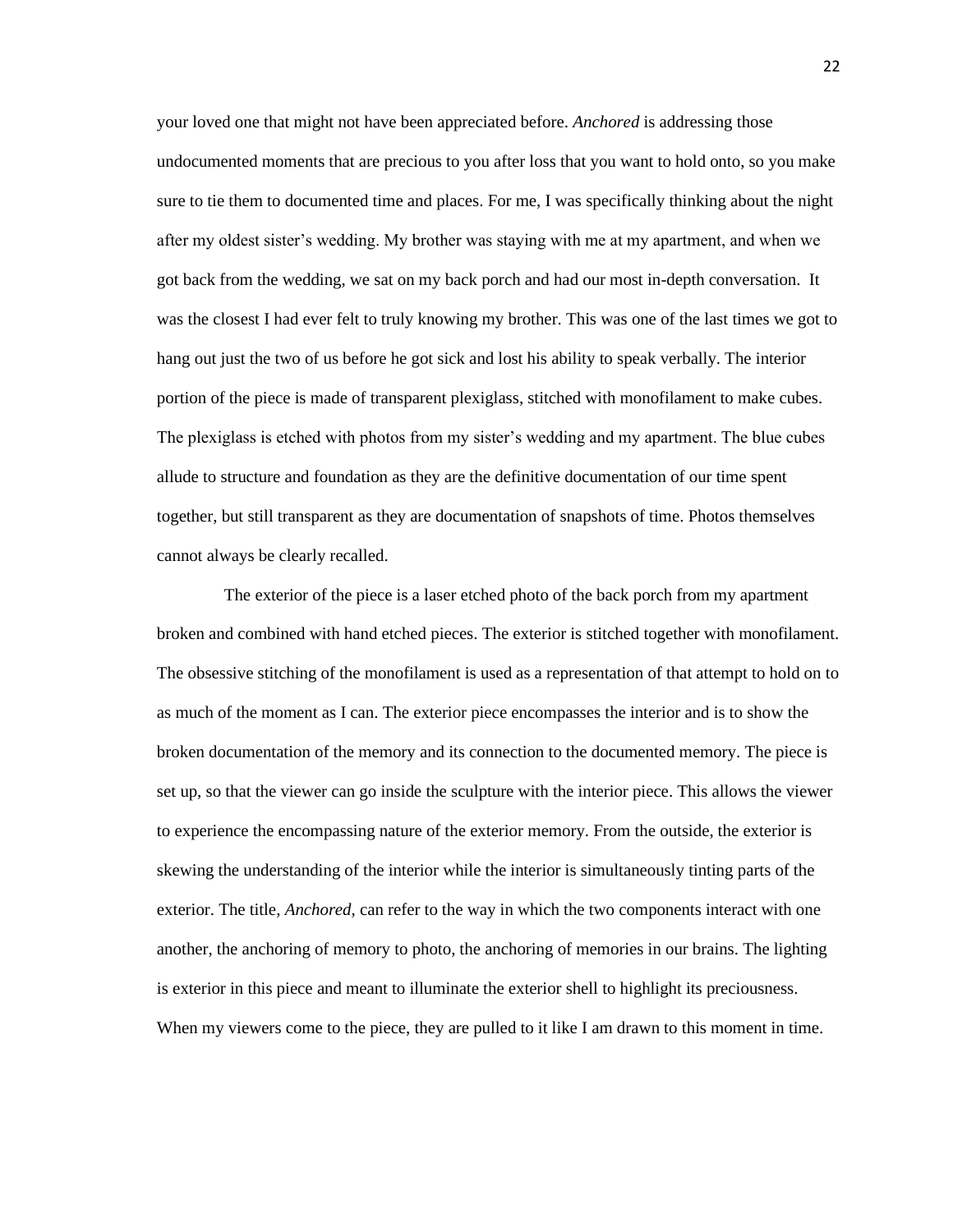

*Figure 7: Nelson, Amy "Anchored" Plexiglass, Hand-dyed Plexiglass, Monofilament*

*Reconstructive* is dealing with the same memory as *Anchoring.* However, in this piece, I am trying to create a documentation of us together on the porch. The piece consists of an etched photo of the back porch of my apartment that was cut into pieces and has been stitched together with monofilament. The monofilament is used to recreate the building. It is the transparent piece holding the memory together. The silhouettes of my brother and me are then cut out of the plexiglass on the porch. When the piece is lit, the absence of our forms from the plexiglass creates a shadowed outline of the figures. Even in the recreation of the moment, we are not present in the plexiglass or the shadows. The title of the piece alludes to the way in which the piece was made while also alluding to the way in which we reconstruct memory. When my viewer experiences the piece, the shadows created become the focal point over the sheet of plexiglass. They are giving importance to the shadow like I give importance to the shadow of this memory.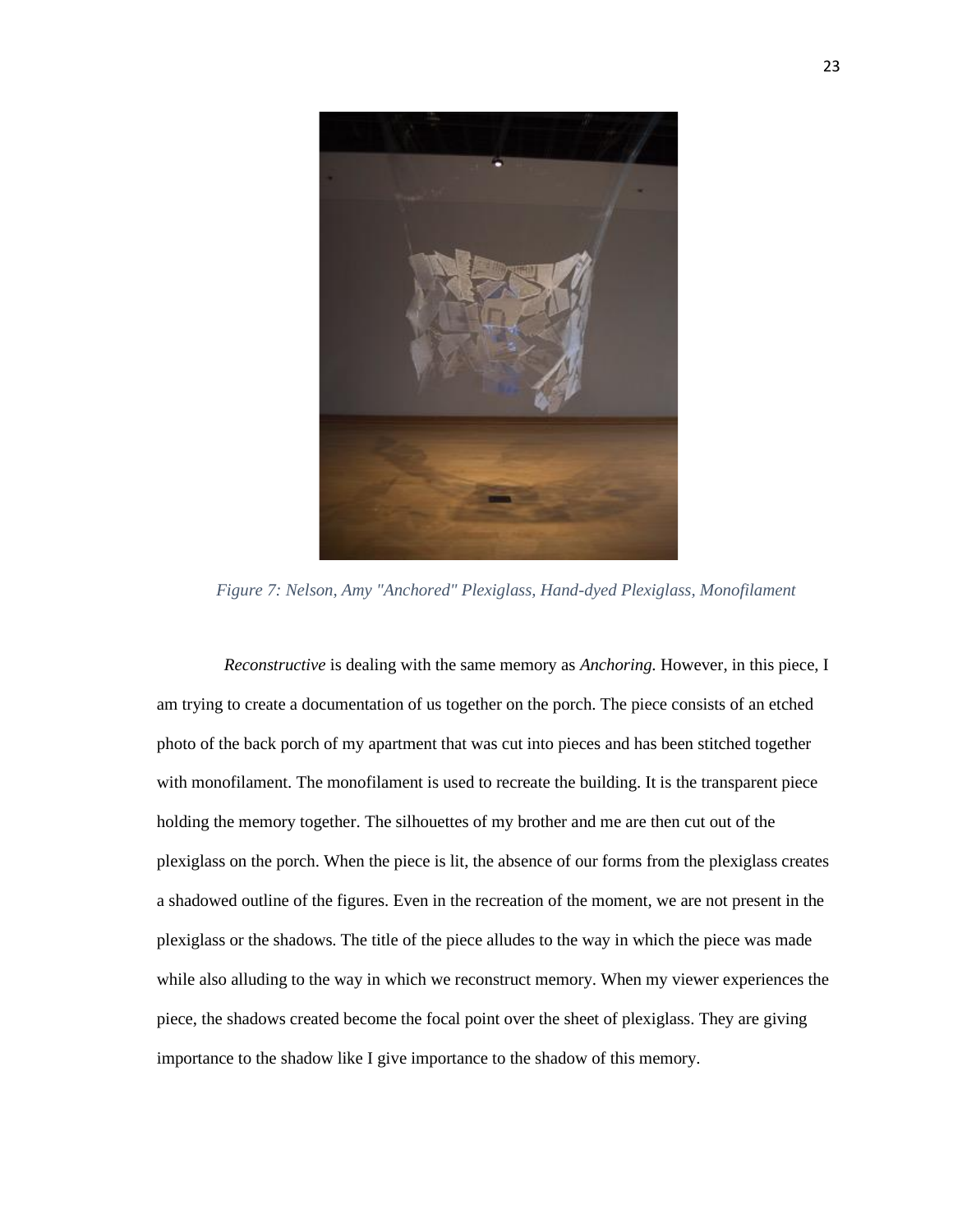

*Figure 8: Nelson, Amy "Reconstructive" Plexiglass, Monofilament*



*Figure 9: Nelson, Amy " Wistful Serenity" Hand-dyed Plexiglass, Monofilament, LEDs*



*Figure 10: Nelson, Amy "Wistful Serenity" Detail*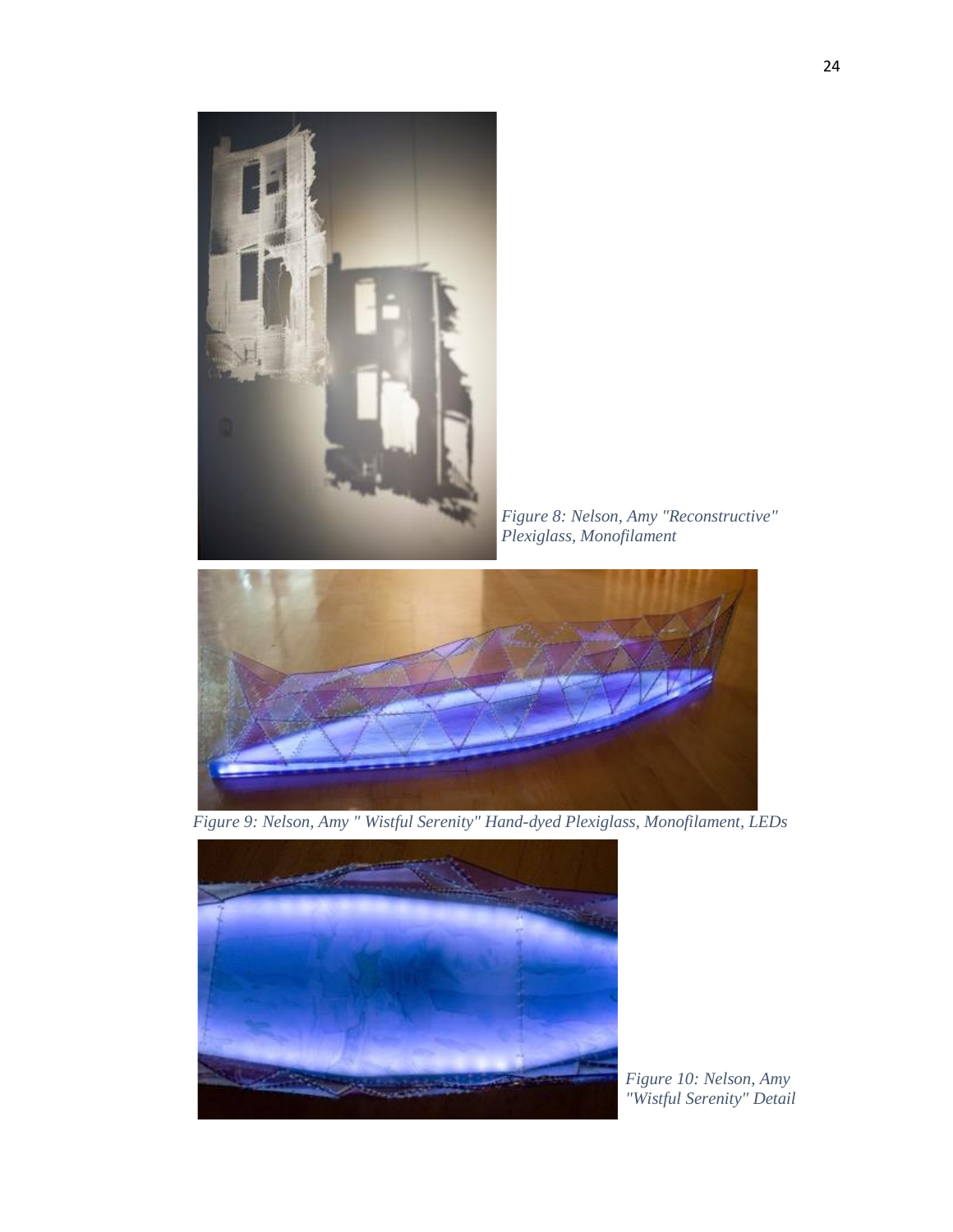In *Wistful Serenity* (Figure 9 &10), I was thinking about the way in which time and loss affect our recollection of the past. That longing for even the memories that were not so great. Specifically, from my own experience, we went on a canoe trip for a family vacation one summer. While this sounds lovely, I think almost everyone got into an argument at some point during the trip trying to get our canoes to navigate down river. Tensions were definitely high, but looking back, with my brother gone, I would give anything to have another family argument about how to steer the canoe if we could all be together. This piece is a canoe. The sides are made out of dyed, transparent plexiglass that are stitched together with monofilament. The pieces are triangles that are meant to look like a quilt. The idea being that the edges are wrapping the memory and protecting it. The base of the canoes is made of matte, blue plexiglass. This is etched with a photo from our trip and hand dyed. They appear almost watercolor like or if you could look through the bottom of the boat to water. The base of the canoe is lit internally with LEDs. This illuminates the image and gives it an ethereal feeling. This was to highlight the new preciousness of this memory. The title is referring to the longing for serenity in these memories and finding comfort in the longing. My viewers get to experience the calm allure of this piece. They get to experience the peace found in the moment.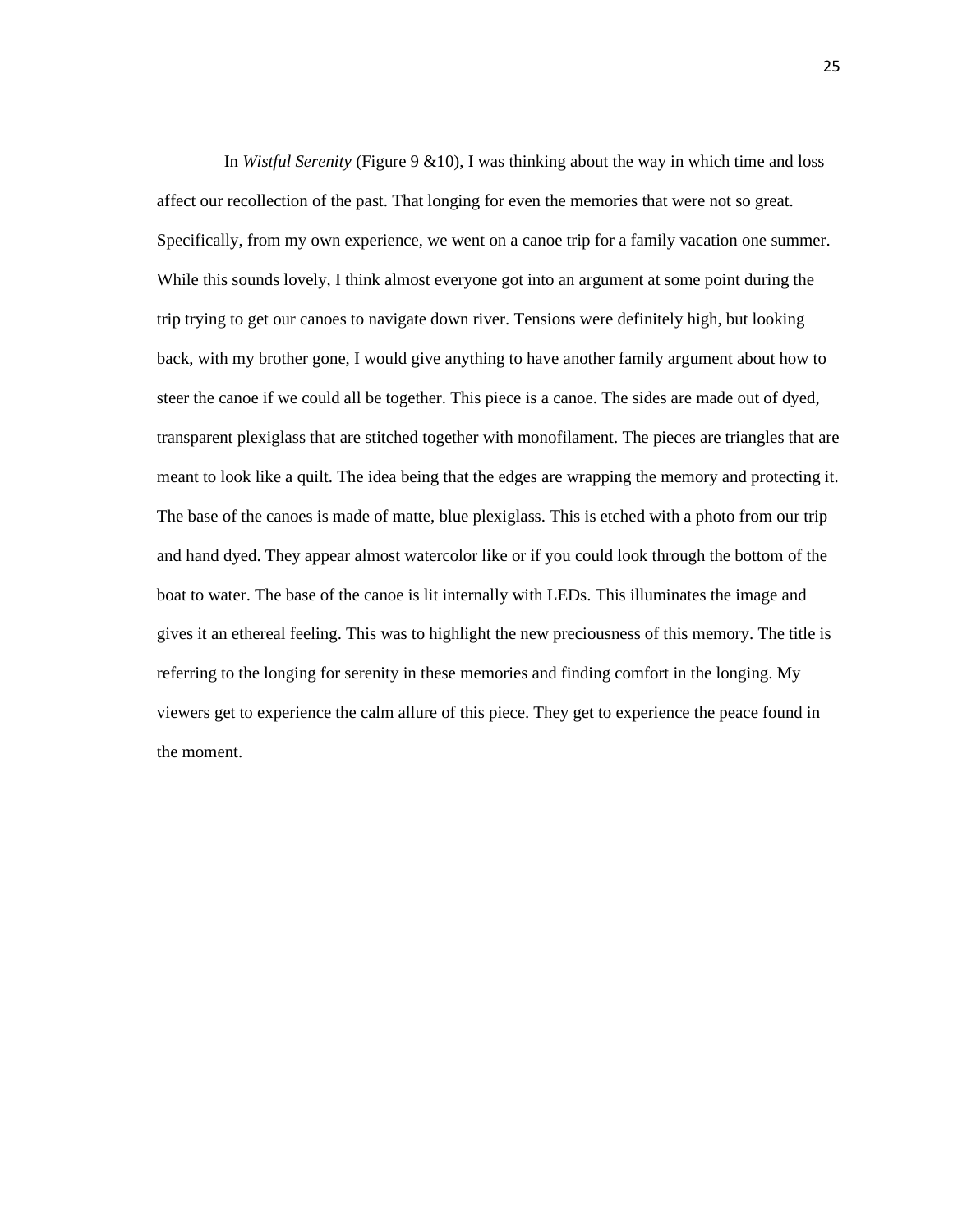

*Figure 11: Nelson, Amy "Imprinted" Plexiglass*

*Imprinted* (Figure 11) is the piece that relies most heavily on the title and object to form a narrative for my viewer. It is also the piece that demonstrates plexiglass's plasticity and rigidity. The piece is about the present, while not present, nature of loss. People leave their mark well after they are gone. We associate objects, foods, and smells with them. This piece is transparent plexiglass rods molded and knit into a blanket. It is hung in a draped manner like if it were on a sofa. On the right side, there is an indention left in the blanket. The transparent blanket itself is a representation of a non-existent blanket. It is holding a shape recalling a past role that does not exist. It is mounted on the wall and floats above the ground further alluding to the present while not present sofa it once draped over. The indention is the mark left by the person who used to sit there. Their impact on the object even after they are gone. The title, *Imprinted*, can have multiple meanings. It can refer to the imprinting left by people, their imprint on objects, our imprinting of meaning on objects, or my imprint left on material in making the object. The exterior lighting in this piece is an added layer of imprinting. It creates flecks of light around the piece. The shadows created create an imprint of the blanket on the space. This piece opens up a dialogue among my viewers, and they are forced to use their own imprinted knowledge to form a meaning.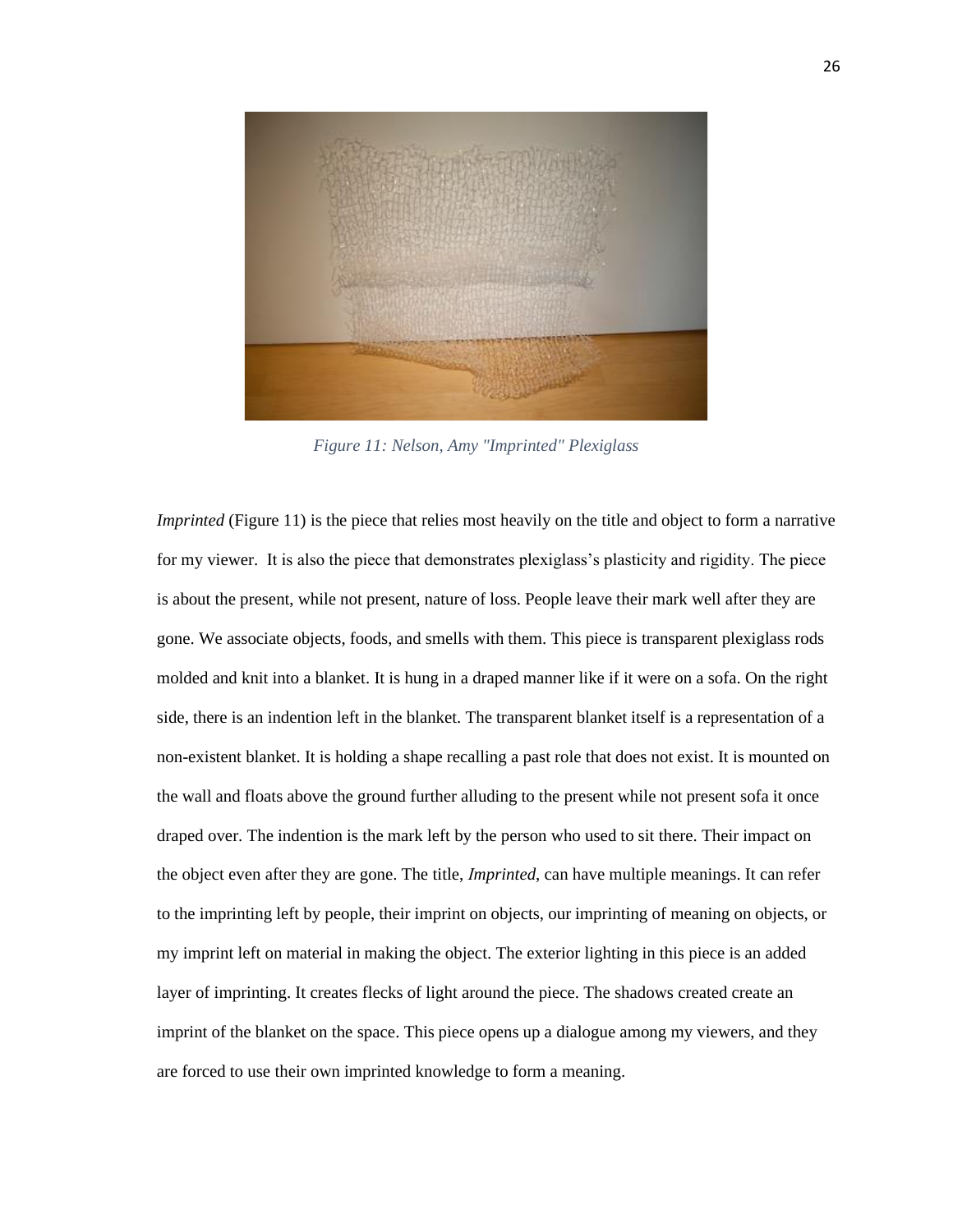#### PERPLEXIONS: PERCEPTIONS, PLEXI AND PROSE

The work presented in the exhibition was set up in a way that allowed each piece to become its own experience. Through the use of dramatic lighting techniques, viewers were pulled around the space to each work. Upon entering the gallery space, the bright spot lights on *Immured*  and *Anchored* illuminated the works and created sparkling glares and reflections that pulled viewers to them. Their size and monofilament attaching them to the ceiling gave them both a grandiose presence in the space. The colored light emanating from the *Residual* enticed viewers to move from the front of the gallery into the installation space.



*Figure 12: Installation Photo 1*

From there, viewers traversed along the back wall from *Reconstructive* to *Episodic* which each had bright spot lights creating reflections and shadows. *Stalactite* and *Wistful Serenity* were both lit internally with LEDs. These internal lights acted as a beacon for the viewers to come closer and engage with the works. As viewers turn back toward the entrance, they then see and engage with *Fleeting Wisps*. The intense light creating shadows over the space behind the exterior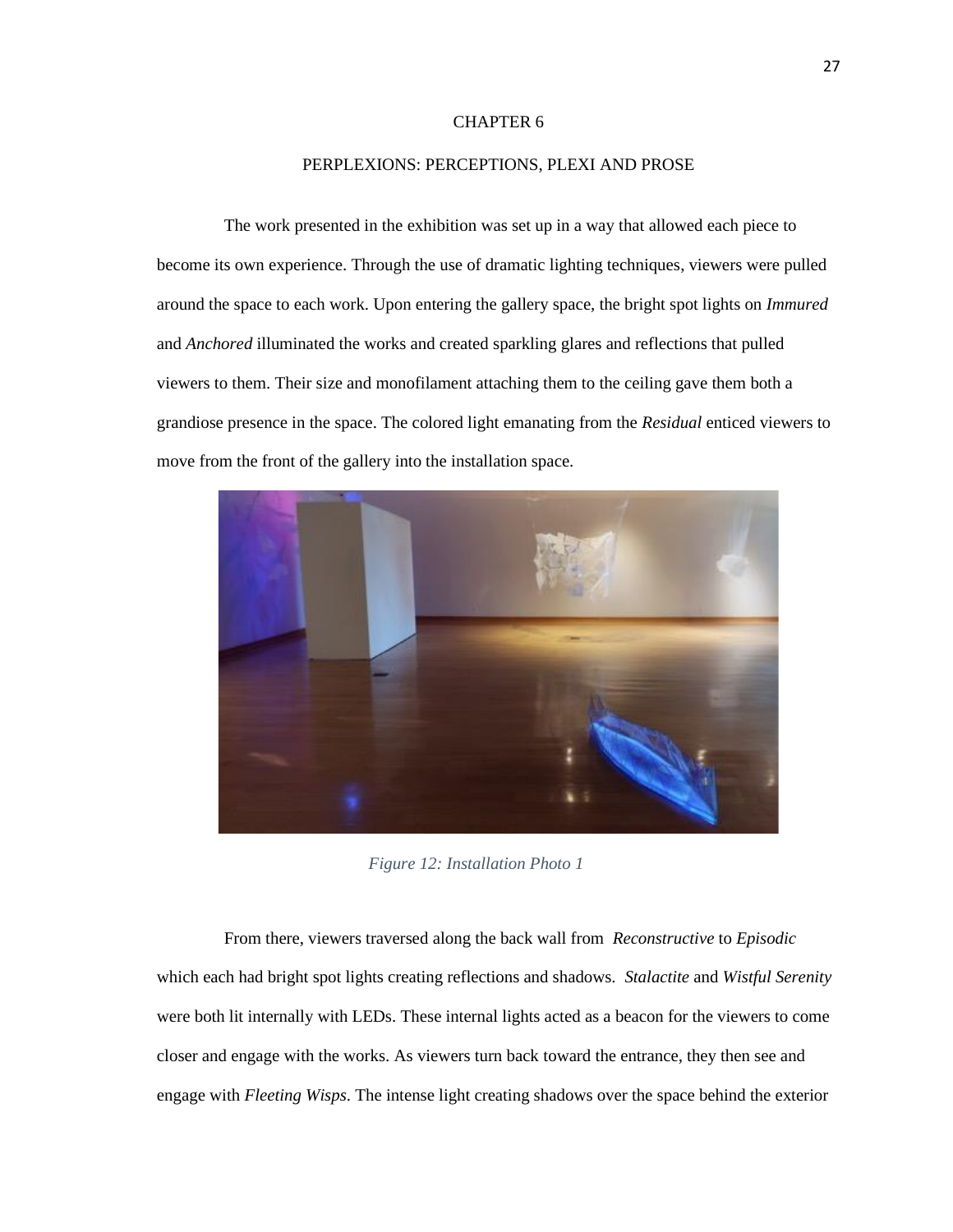component of the work fills the corner of the gallery. Moving back toward the entrance, viewers encounter *Imprinted* and *Derealization to Cohesion* both lit with bright spots creating shadows and glares in and around the works.



*Figure 13: Installation Photo 2*

All the works had their own title cards etched into plexiglass. They were mounted on plexiglass rods that allowed them to be away from the walls. They were positioned slightly lower than standard practice and lit so that they cast a shadow of the title card information onto the wall behind them. The title cards being made of the same material as the work gave them a place of significance, and the shadows became a representation of the multiplicity of meaning in each title.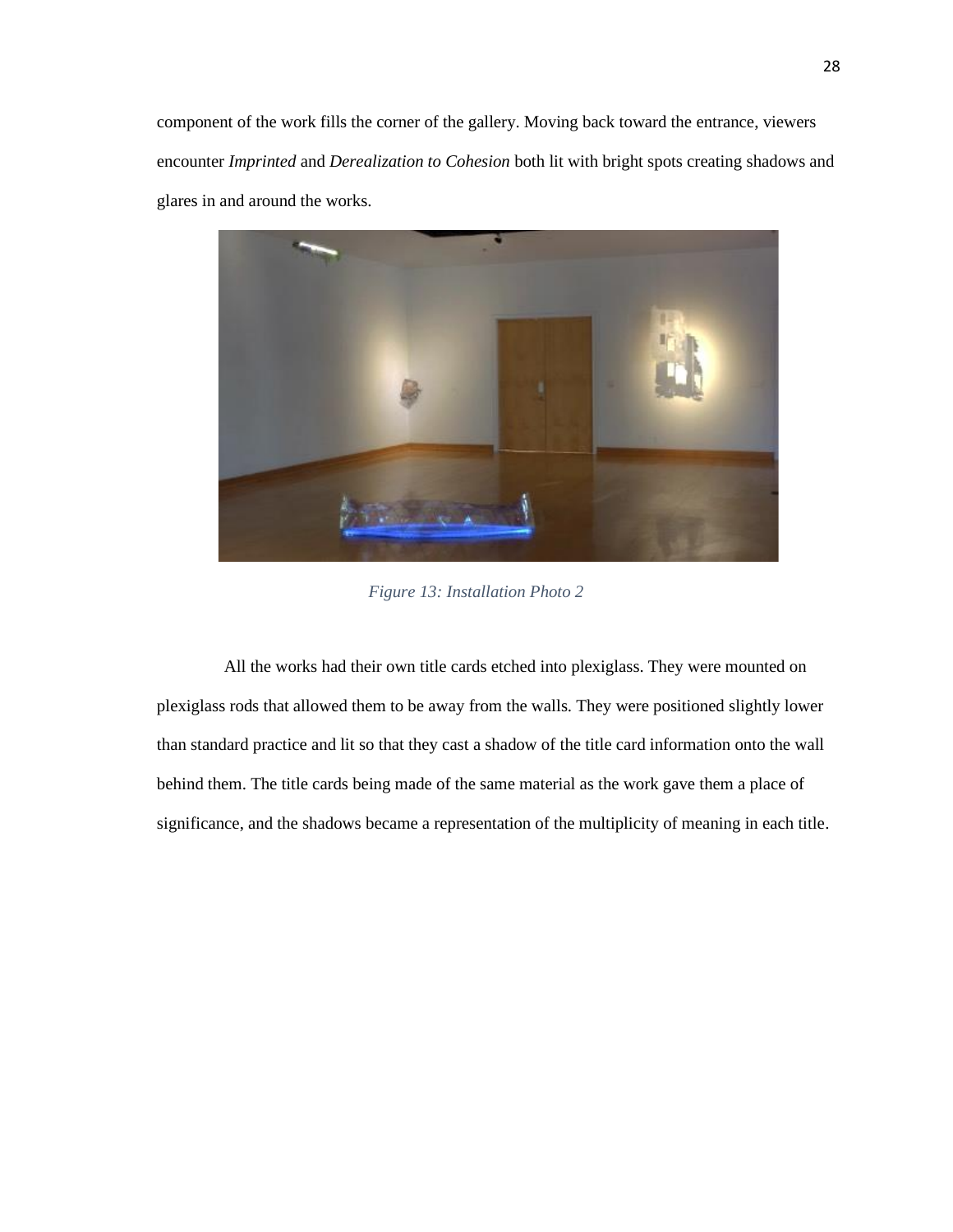

*Figure 14: Installation Photo 3*

The exhibition served as a Perplexion, bringing together the audience and their perceptions, my works constructed of plexi and the titles or prose. Each piece, engaging all three components, activated my viewers personal schemas and allowed them to engage with the work and other people experiencing the works with them.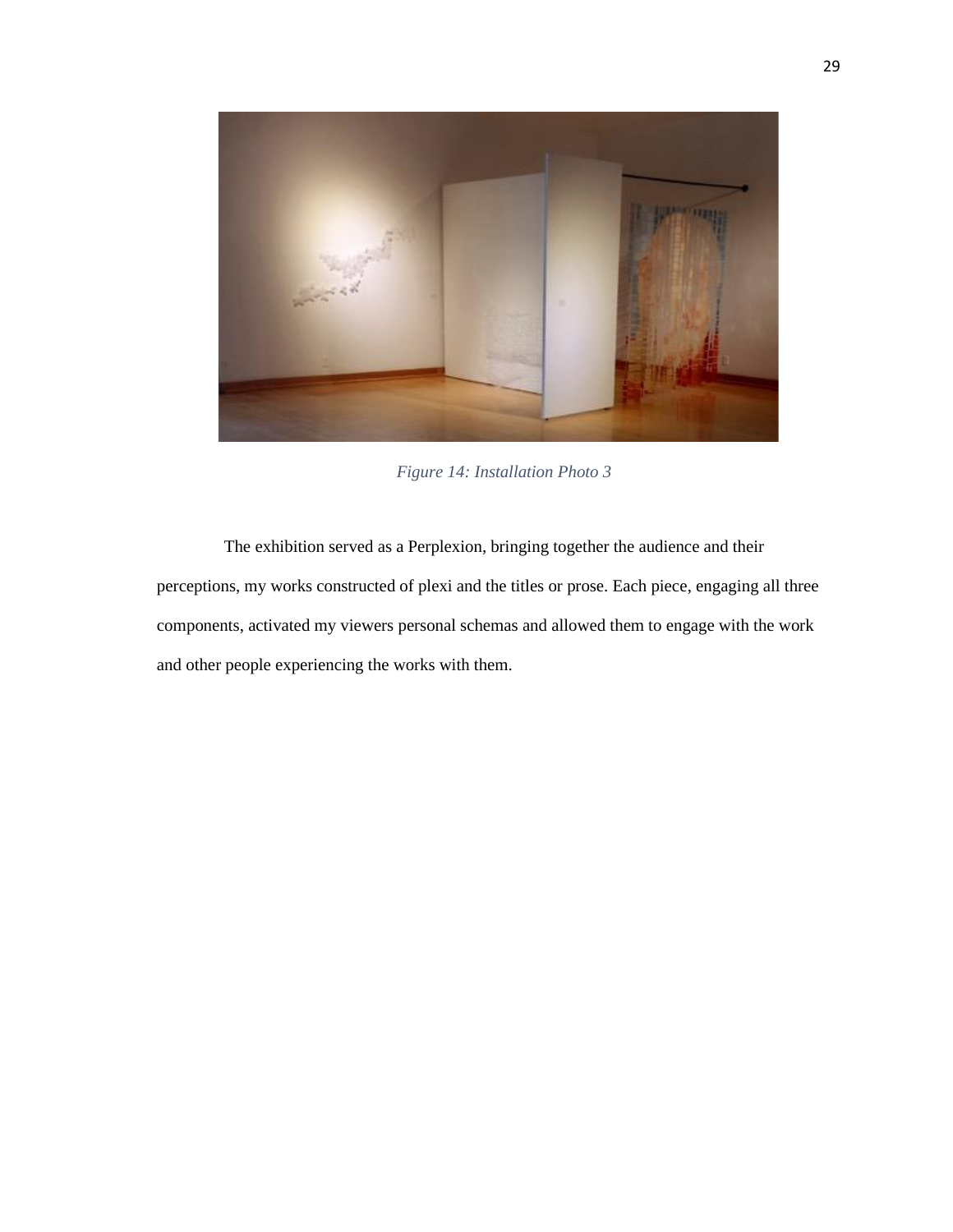#### **CONCLUSION**

Each person has their unique lens, and it is constantly present in every experience. We are not always aware of it until we are faced with something that contradicts our understanding of the world. Like the glare on a sheet of plexiglass, once we are made aware of it, we have to reconcile with it. Death and traumatic events make us aware of this lens as they impact our understanding of reality in a significant way.

My plexiglass pieces are representations of the altered lens that I have experienced, and they become a new experience for my viewer. The plexiglass pieces alter the viewer's field of vision of the space as they move in and around them. The visual stimuli along with the language of my titles activate my viewer's personal schema. This allows them to come to their own understanding of each work. As they share and discuss the works with others, it can lead to a better understanding of those around us and demonstrate the impact of perspective on our day to day experiences and how we recall the past.